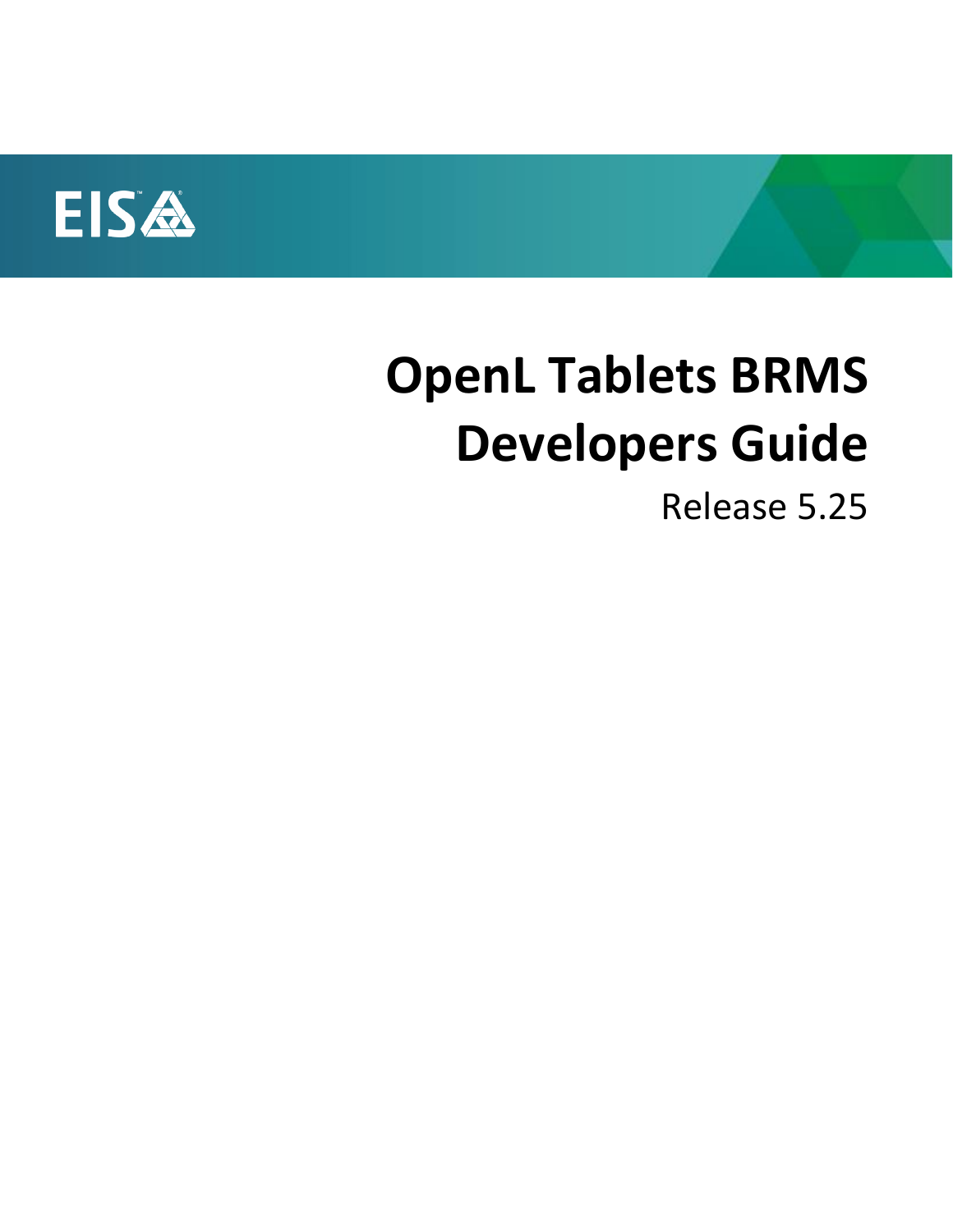#### **Document number:** TP\_OpenL\_DG\_3.5\_LSh

Revised: 03-07-2022



*OpenL Tablets Documentation is licensed under a [Creative Commons Attribution 3.0 United States License.](http://creativecommons.org/licenses/by/3.0/us/)*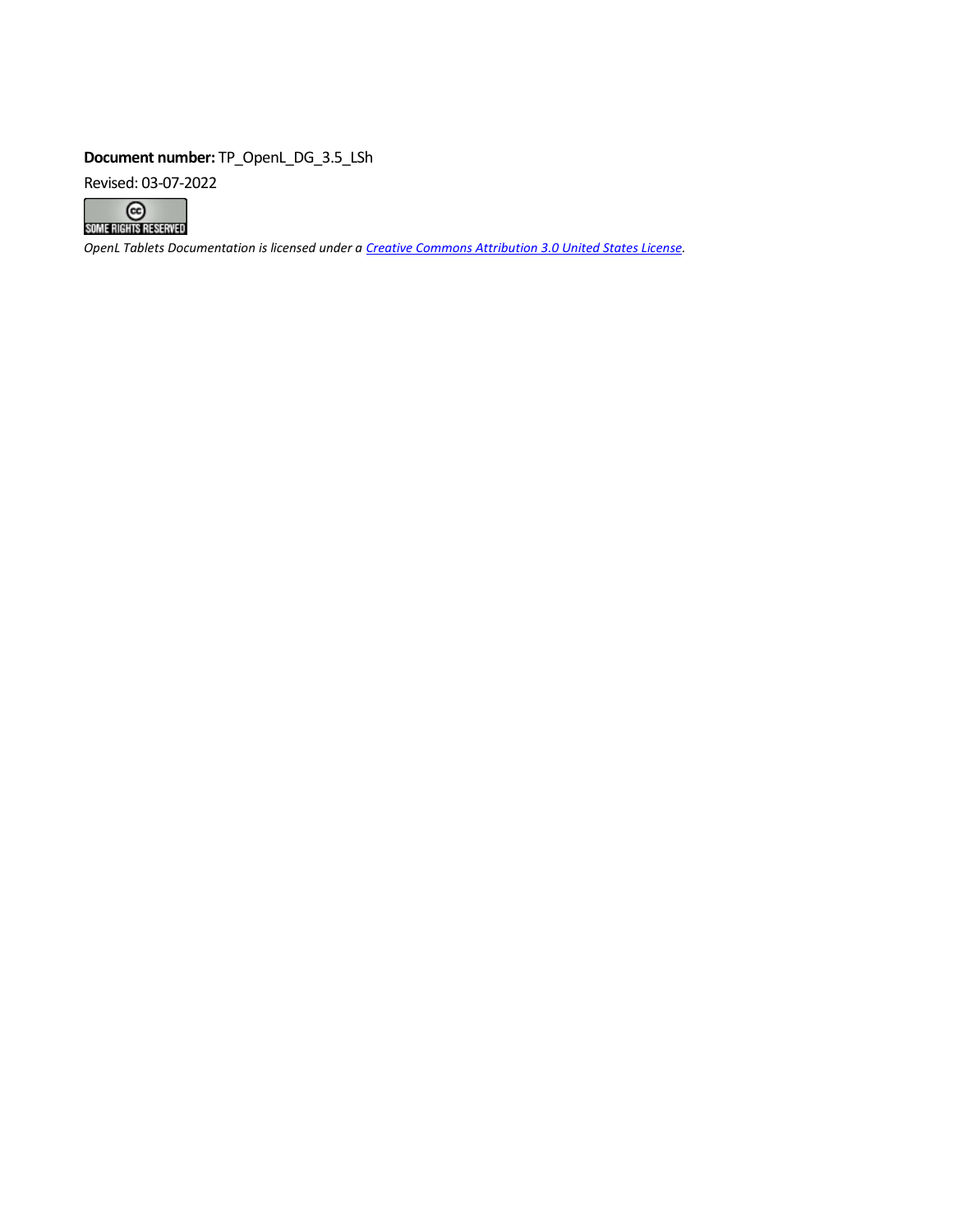## **Table of Contents**

| $\mathbf{1}$            |                  |                                                                               |  |
|-------------------------|------------------|-------------------------------------------------------------------------------|--|
|                         | 1.1              |                                                                               |  |
|                         | 1.2 <sub>2</sub> |                                                                               |  |
|                         | 1.3              |                                                                               |  |
| $\overline{\mathbf{2}}$ |                  |                                                                               |  |
|                         |                  |                                                                               |  |
|                         |                  |                                                                               |  |
|                         | $2.2^{\circ}$    |                                                                               |  |
|                         |                  |                                                                               |  |
|                         |                  |                                                                               |  |
|                         |                  |                                                                               |  |
|                         |                  |                                                                               |  |
|                         | 2.3              |                                                                               |  |
|                         |                  |                                                                               |  |
| 3                       |                  |                                                                               |  |
|                         |                  |                                                                               |  |
|                         | 3.1              |                                                                               |  |
|                         | 3.2              |                                                                               |  |
|                         |                  |                                                                               |  |
|                         |                  |                                                                               |  |
|                         |                  |                                                                               |  |
|                         |                  |                                                                               |  |
|                         |                  |                                                                               |  |
|                         |                  |                                                                               |  |
|                         |                  |                                                                               |  |
|                         |                  |                                                                               |  |
|                         |                  |                                                                               |  |
|                         |                  |                                                                               |  |
|                         |                  |                                                                               |  |
|                         |                  |                                                                               |  |
|                         |                  |                                                                               |  |
|                         |                  |                                                                               |  |
|                         |                  |                                                                               |  |
|                         | 3.7              |                                                                               |  |
|                         | 3.8              |                                                                               |  |
|                         |                  |                                                                               |  |
|                         |                  |                                                                               |  |
| 4                       |                  |                                                                               |  |
|                         | 4.1              | Java Business Object Model as a Basis for OpenL Tablets Business Vocabulary30 |  |
|                         | 4.2              |                                                                               |  |
|                         | 4.3              |                                                                               |  |
|                         | 4.4              |                                                                               |  |
|                         | 4.5              |                                                                               |  |
|                         |                  |                                                                               |  |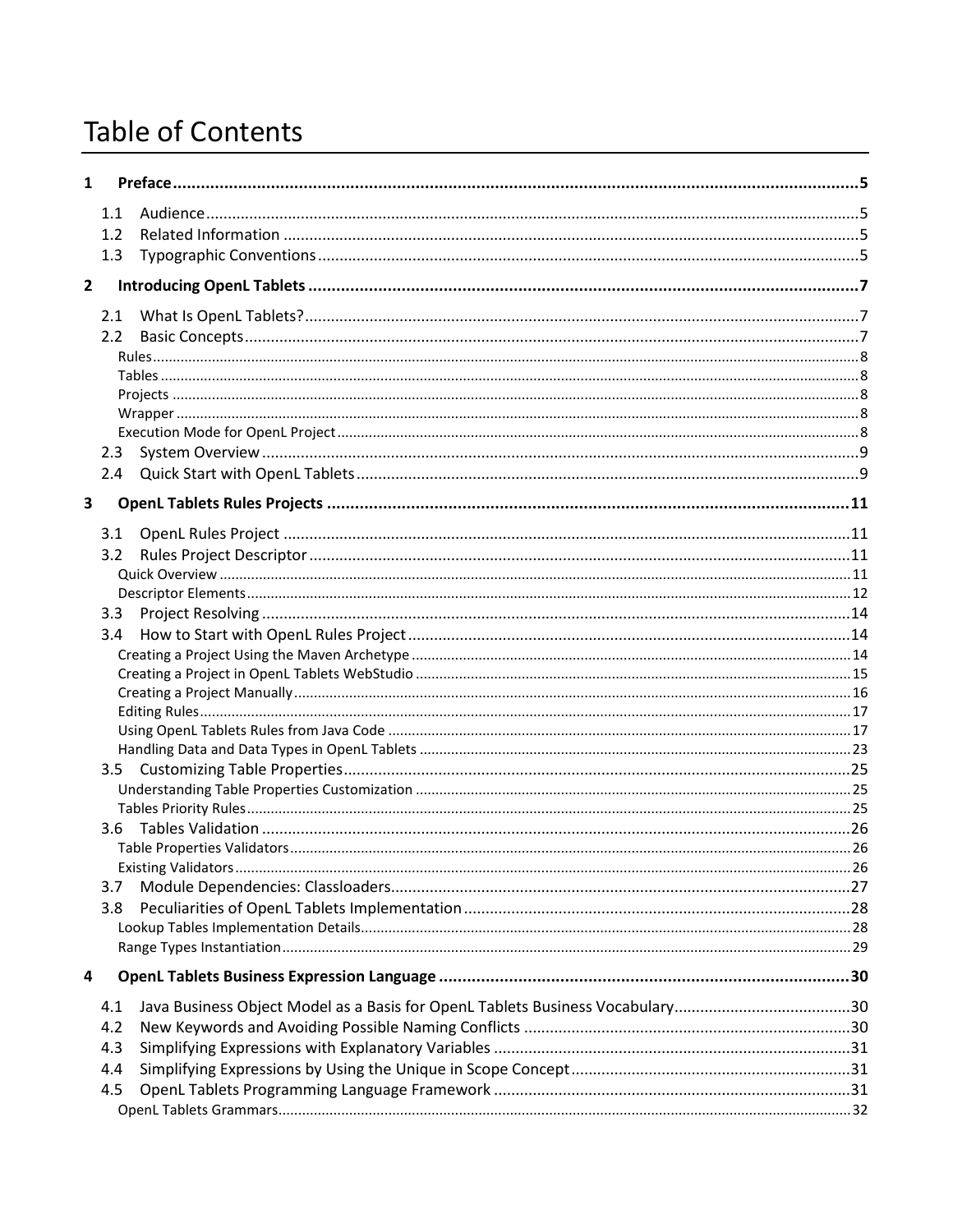| 5   |  |
|-----|--|
| 5.1 |  |
| 5.2 |  |
|     |  |
|     |  |
|     |  |
| 6.  |  |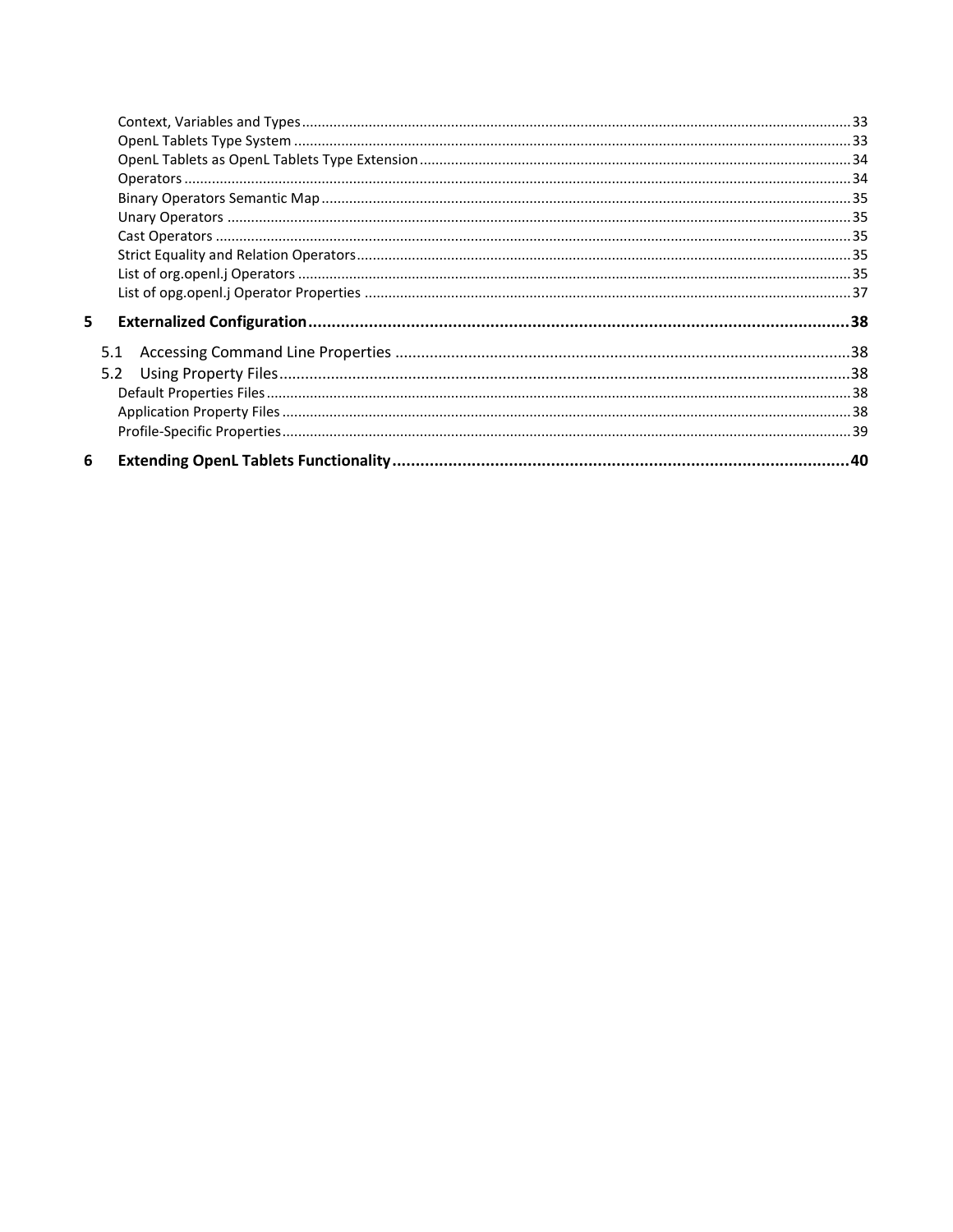## <span id="page-4-0"></span>1 Preface

This preface is an introduction to the *OpenL Tablets Developer's Guide*.

The following topics are included in this preface:

- [Audience](#page-4-1)
- **[Related Information](#page-4-2)**
- <span id="page-4-1"></span>• [Typographic Conventions](#page-4-3)

## 1.1 Audience

This guide is mainly intended for developers who create applications employing the table based decision making mechanisms offered by the OpenL Tablets technology. However, business analysts and other users can also benefit from this guide by learning the basic OpenL Tablets concepts described herein.

<span id="page-4-2"></span>Basic knowledge of Java, Ant, and Microsoft Excel is required to use this guide effectively.

## 1.2 Related Information

The following table lists sources of information related to contents of this guide:

| <b>Related information</b>                  |                                                                                                                              |  |  |
|---------------------------------------------|------------------------------------------------------------------------------------------------------------------------------|--|--|
| <b>Title</b>                                | <b>Description</b>                                                                                                           |  |  |
| <b>[OpenL Tablets WebStudio User Guide]</b> | Document describing OpenL Tablets WebStudio, a web application for<br>managing OpenL Tablets projects through a web browser. |  |  |
| http://openl-tablets.org/                   | OpenL Tablets open source project website.                                                                                   |  |  |

## <span id="page-4-3"></span>1.3 Typographic Conventions

The following styles and conventions are used in this guide:

| <b>Typographic styles and conventions</b>                                                                                                                                                                                                                                                                                                                           |                                                                                          |  |
|---------------------------------------------------------------------------------------------------------------------------------------------------------------------------------------------------------------------------------------------------------------------------------------------------------------------------------------------------------------------|------------------------------------------------------------------------------------------|--|
| <b>Convention</b>                                                                                                                                                                                                                                                                                                                                                   | <b>Description</b>                                                                       |  |
| Represents user interface items such as check boxes, command buttons, dialog boxes,<br>$\bullet$<br><b>Bold</b><br>drop-down list values, field names, menu commands, menus, option buttons, perspectives,<br>tabs, tooltip labels, tree elements, views, and windows.<br>Represents keys, such as F9 or CTRL+A.<br>Represents a term the first time it is defined. |                                                                                          |  |
| Courier<br>Represents file and directory names, code, system messages, and command-line commands.                                                                                                                                                                                                                                                                   |                                                                                          |  |
| Courier Bold                                                                                                                                                                                                                                                                                                                                                        | Represents emphasized text in code.                                                      |  |
| Select File > Save As                                                                                                                                                                                                                                                                                                                                               | Represents a command to perform, such as opening the File menu and selecting Save As.    |  |
| <b>Italic</b>                                                                                                                                                                                                                                                                                                                                                       | Represents any information to be entered in a field.<br>Represents documentation titles. |  |
| Represents placeholder values to be substituted with user specific values.<br>$\langle$ $\rangle$                                                                                                                                                                                                                                                                   |                                                                                          |  |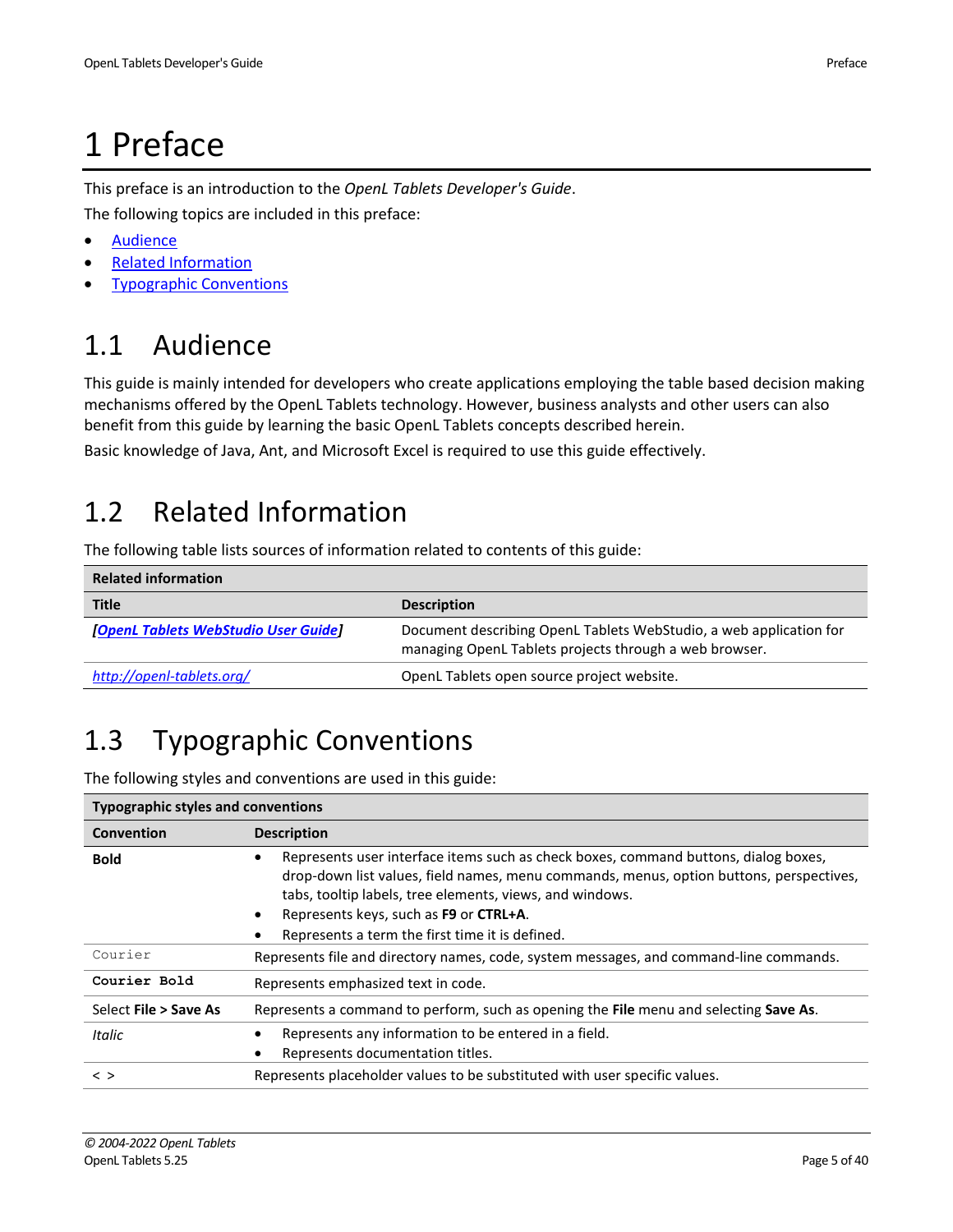| <b>Typographic styles and conventions</b> |                                                                                                    |  |  |
|-------------------------------------------|----------------------------------------------------------------------------------------------------|--|--|
| <b>Convention</b>                         | <b>Description</b>                                                                                 |  |  |
| <b>Hyperlink</b>                          | Represents a hyperlink. Clicking a hyperlink displays the information topic or external<br>source. |  |  |
| [name of guide]                           | Reference to another guide that contains additional information on a specific feature.             |  |  |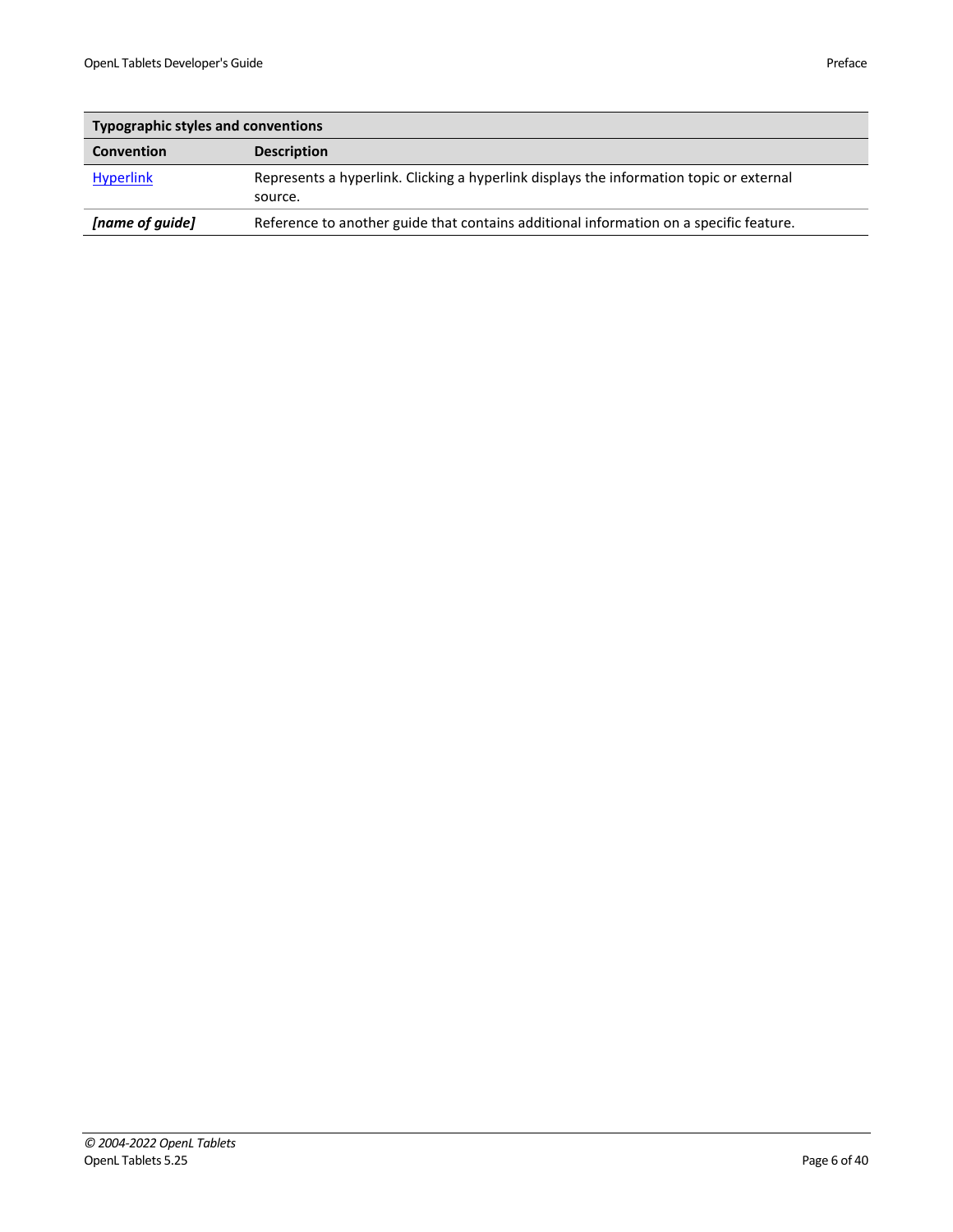## <span id="page-6-0"></span>2 Introducing OpenL Tablets

This chapter introduces OpenL Tablets and describes its main concepts.

The following topics are included in this chapter:

- [What Is OpenL Tablets?](#page-6-1)
- [Basic Concepts](#page-6-2)
- **[System Overview](#page-8-0)**
- <span id="page-6-1"></span>• [Quick Start with OpenL Tablets](#page-8-1)

## 2.1 What Is OpenL Tablets?

**OpenL Tablets** is a business rules management system and business rules engine based on tables presented in Excel documents. Using unique concepts, OpenL Tablets facilitates treating business documents containing business logic specifications as executable source code. Since the format of tables used by OpenL Tablets is familiar to business users, OpenL Tablets bridges a gap between business users and developers, thus reducing costly enterprise software development errors and dramatically shortening the software development cycle.

In a very simplified overview, OpenL Tablets can be considered as a table processor that extracts tables from Excel documents and makes them accessible from the application.

The major advantages of using OpenL Tablets are as follows:

- OpenL Tablets removes the gap between software implementation and business documents, rules, and policies.
- Business rules become transparent to developers. For example, decision tables are transformed into Java methods or directly into web service methods. The transformation is performed automatically.
- OpenL Tablets verifies syntax and type errors in all project document data, providing convenient and detailed error reporting. OpenL Tablets can directly point to a problem in an Excel document.
- OpenL Tablets provides calculation explanation capabilities, enabling expansion of any calculation result by pointing to source arguments in the original documents.
- OpenL Tablets enables users to create and maintain tests to insure reliable work of all rules.
- OpenL Tablets provides cross-indexing and search capabilities within all project documents.
- OpenL Tablets provides full rules lifecycle support through its business rules management applications.
- <span id="page-6-2"></span>• OpenL Tablets supports the .xls and .xlsx file formats.

## 2.2 Basic Concepts

This section describes the basic concepts of OpenL Tablets and includes the following topics:

- [Rules](#page-7-0)
- [Tables](#page-7-1)
- **[Projects](#page-7-2)**
- **[Wrapper](#page-7-3)**
- **[Execution Mode](#page-7-4) for OpenL Project**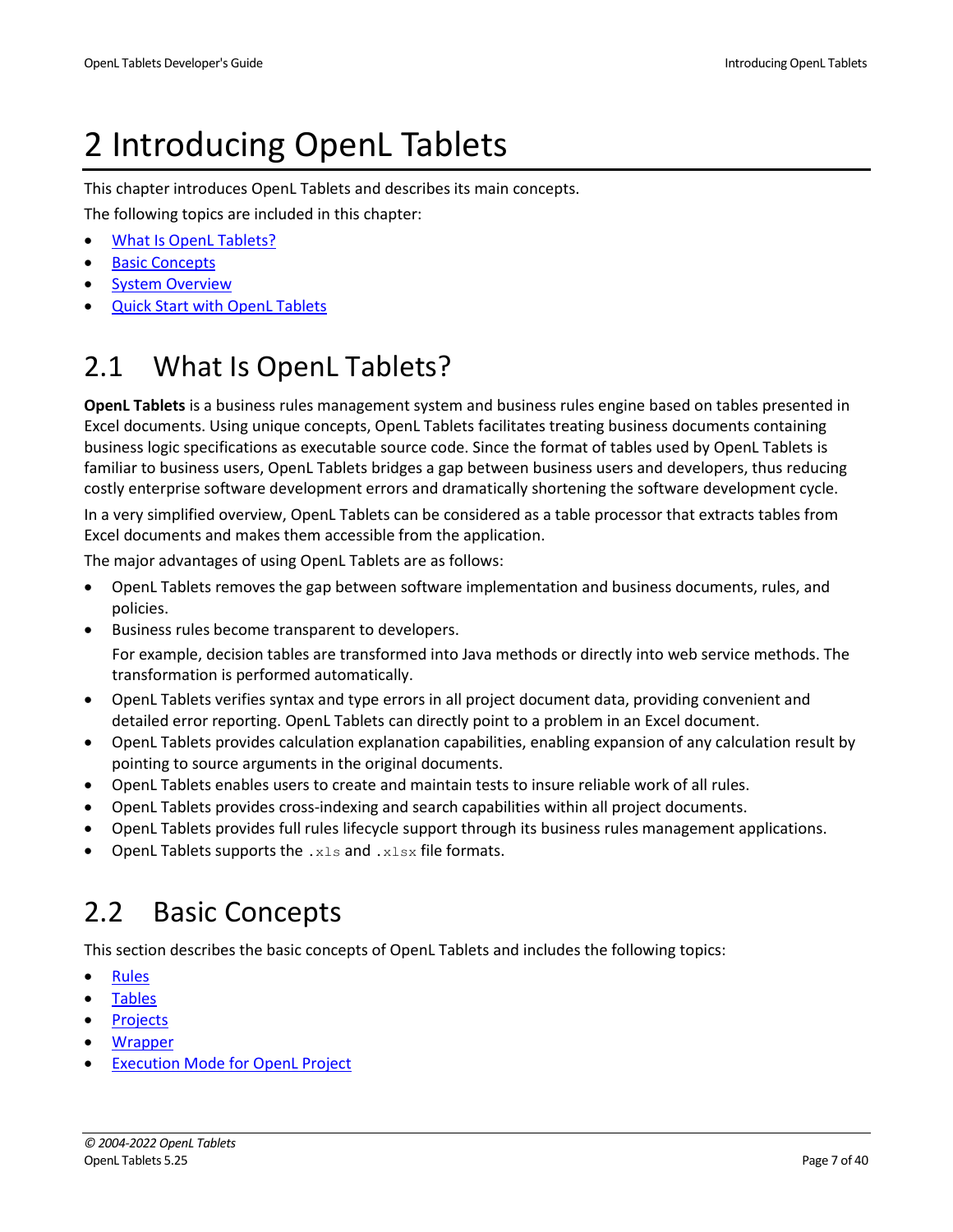### <span id="page-7-0"></span>**Rules**

In OpenL Tablets, a **rule** is a logical statement consisting of conditions and actions. If a rule is called and all its conditions are true, then the corresponding actions are executed. Basically, a rule is an IF-THEN statement. The following is an example of a rule expressed in human language:

*If a service request costs less than 1,000 dollars and takes less than 8 hours to execute, then the service request must be approved automatically*.

Instead of executing actions, rules can also return data values to the calling program.

### <span id="page-7-1"></span>**Tables**

Basic information OpenL Tablets deals with, such as rules and data, is presented in **tables**. Different types of tables serve different purposes. For more information on table types, see *[\[OpenL Tablets Reference Guide\]](http://openl-tablets.sourceforge.net/docs/openl-tablets/latest/OpenL%20Tablets%20-%20Reference%20Guide.pdf),* the *Table Types* section.

### <span id="page-7-2"></span>**Projects**

An OpenL Tablets **project** is a container of all resources required for processing rule related information. Usually, a project contains Excel files and Java code. For more information on projects, see *[\[OpenL Tablets Reference](http://openl-tablets.sourceforge.net/docs/openl-tablets/latest/OpenL%20Tablets%20-%20Reference%20Guide.pdf)  [Guide\]](http://openl-tablets.sourceforge.net/docs/openl-tablets/latest/OpenL%20Tablets%20-%20Reference%20Guide.pdf),* chapter *Working with Projects*.

There can be situations where OpenL Tablets projects are used in the development environment but not in production, depending on the technical aspects of a solution.

### <span id="page-7-3"></span>**Wrapper**

A **wrapper** is a Java object that exposes rule tables via Java methods and data tables as Java objects and allows developers to access table information from code. Wrappers are essential for solutions where compiled OpenL Tablets project code is embedded in solution applications. If tables are accessed through web services, client applications are not aware of wrappers but they are still used on the server.

For more information on wrappers, see [Using OpenL Tablets Rules from Java Code.](#page-16-1)

### <span id="page-7-4"></span>**Execution Mode for OpenL Project**

Execution mode for OpenL project is a light weight compilation mode that enables only evaluating of rules; but editing, tracing and search are not available. Since the Engine will not load test tables and keep debug information in memory in this mode, memory consumption is up to 5 times less than for debug mode.

By default, the execution mode (exectionMode=true) is used in OpenL Tablets Rule Services.

The debug mode (exectionMode=false) is used by default in OpenL Tablets WebStudio.

Flag indicating required mode is introduced in runtime API and in wrappers.

To compile an OpenL Tablets project in execution mode, proceed as follows:

- If the OpenL Tablets high level API (instantiation strategies) is used, define an execution mode in a constructor of the particular instantiation strategy.
- If the low level API (Engine factories) is used, set an execution mode flag using the setExecutionMode(boolean) method.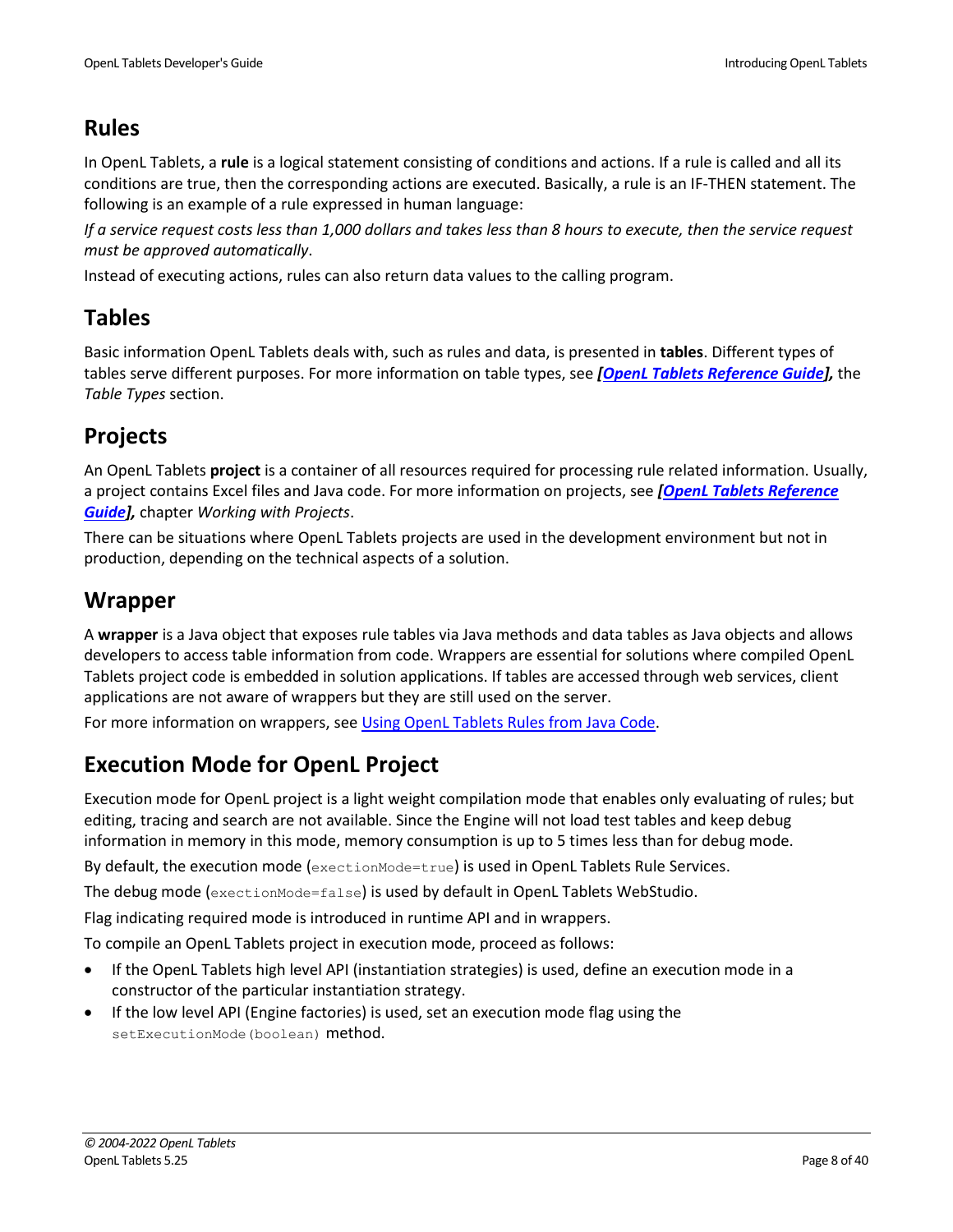## <span id="page-8-0"></span>2.3 System Overview

The following diagram displays how OpenL Tablets is used by different types of users:



*Figure 1: OpenL Tablets overview*

A typical lifecycle of an OpenL Tablets project is as follows:

1. A business analyst creates a new OpenL Tablets project in OpenL Tablets WebStudio.

Optionally, development team may provide the analyst with a project in case of complex configuration. The business analyst also creates correctly structured tables in Excel files based on requirements and includes them in the project. Typically, this task is performed through Excel or OpenL Tablets WebStudio in a web browser.

2. The business analyst performs unit and integration tests by creating test tables and performance tests on rules through OpenL Tablets WebStudio.

As a result, fully working rules are created and ready to be used.

- 3. A developer adds configuration to the project according to application needs. Alternatively, they can create a new OpenL Tablets project in their IDE via OpenL Maven Archetype and adjust it to use business user input.
- 4. A developer employs business rules directly through the OpenL Tablets engine or remotely through web services.
- 5. Whenever required, the business user updates or adds new rules to project tables. OpenL Tablets business rules management applications, such as OpenL Tablets WebStudio, Rules Repository, and Rule Services Core, can be set up to provide self-service environment for business user changes.

## <span id="page-8-1"></span>2.4 Quick Start with OpenL Tablets

OpenL Tablets provide a few ways to create a project. We recommend using Simple Project Maven Archetype approach for creating a project for the first time or create it via OpenL Tablets WebStudio. For more information on approaches for creating a project with detailed descriptions, see [How to Start with OpenL Rules Project.](#page-13-1)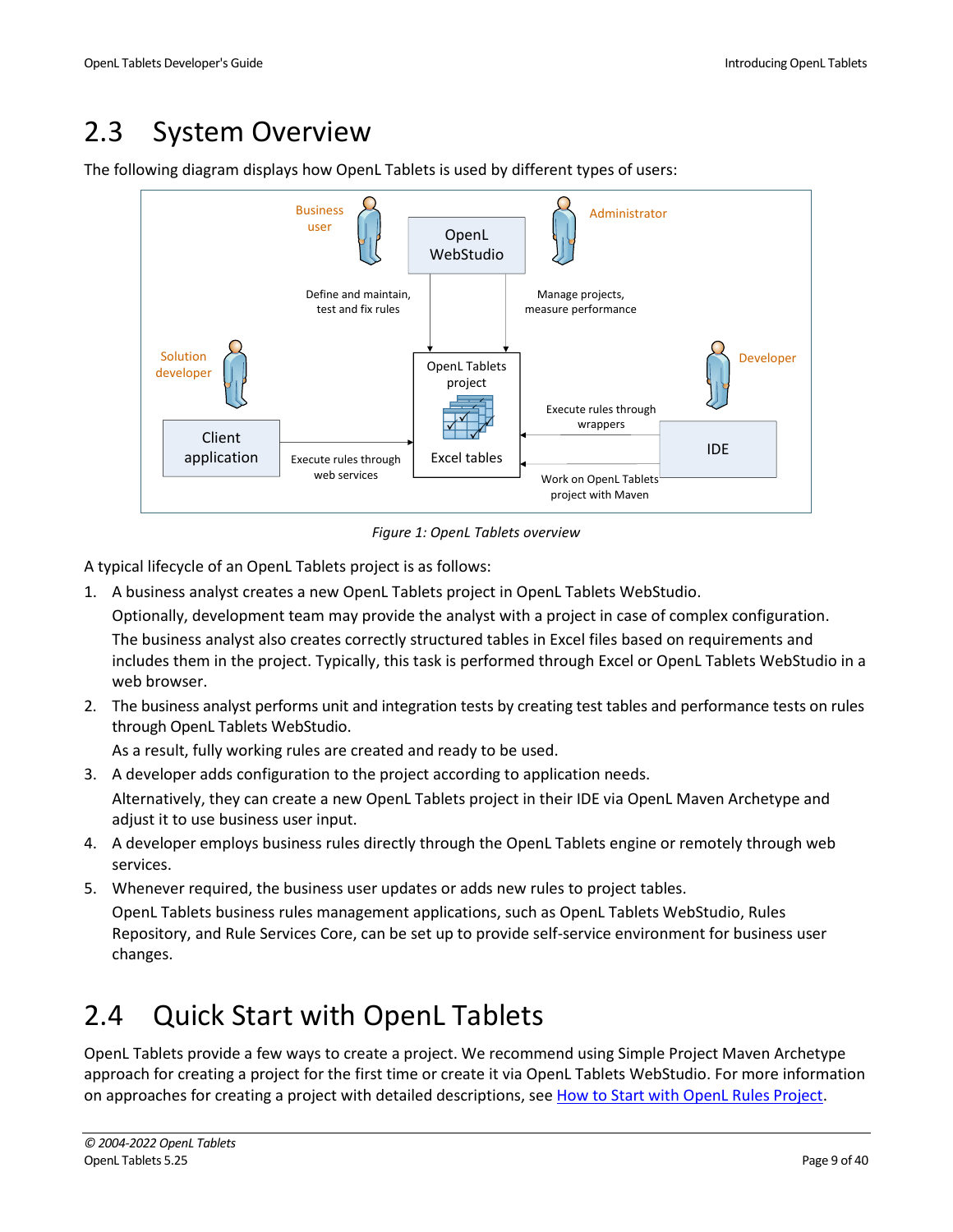After a project is created, a zip or Excel file for importing the project to OpenL Tablets WebStudio can be used. For more information on importing an existing project into OpenL Tablets WebStudio, see *[\[OpenL Tablets](http://openl-tablets.sourceforge.net/docs/openl-tablets/latest/OpenL%20Tablets%20-%20WebStudio%20User%20Guide.pdf)  [WebStudio User Guide\]](http://openl-tablets.sourceforge.net/docs/openl-tablets/latest/OpenL%20Tablets%20-%20WebStudio%20User%20Guide.pdf).*

OpenL Tablets WebStudio provides convenient UI to work with rules. However, its usage can be avoided by working with rules from IDE only using the OpenL Tablets Maven plugin. The plugin provides compilation and testing of rules and wrapper generation support.

Also, OpenL Tablets has OpenL Tablet Demo Package available at [http://openl-tablets.org/.](http://openl-tablets.org/) A demo is a zip file that contains a Tomcat with configured OpenL Tablets WebStudio and OpenL Tablets Rule Services projects. It can be used to effectively start using OpenL Tablets products.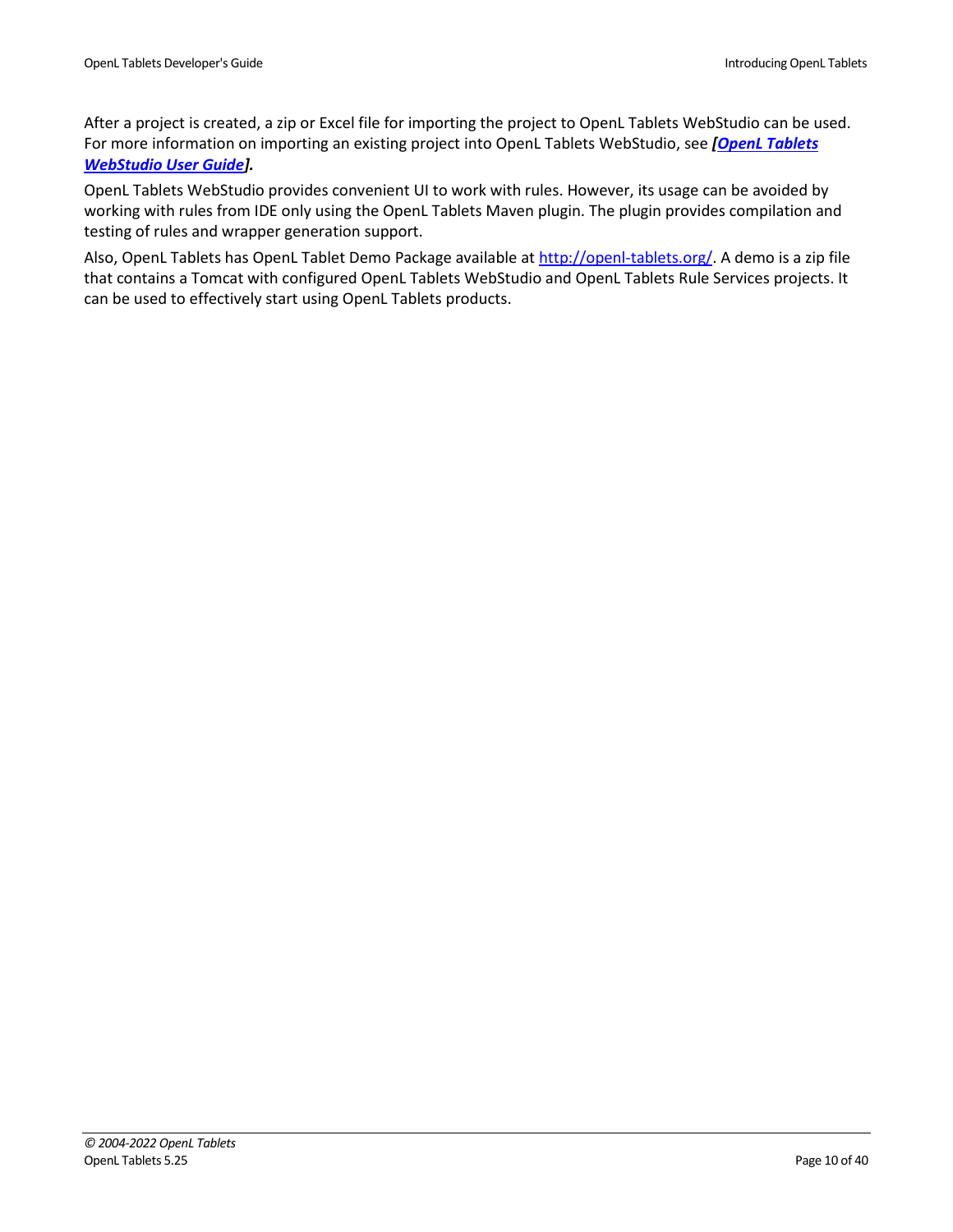## <span id="page-10-0"></span>3 OpenL Tablets Rules Projects

This chapter describes how to create and use OpenL Tablets Rules projects.

The following topics are included in this chapter:

- [OpenL Rules Project](#page-10-1)
- [Rules Project Descriptor](#page-10-2)
- [Project Resolving](#page-13-0)
- [How to Start with OpenL Rules Project](#page-13-1)
- [Customizing Table Properties](#page-24-0)
- [Tables Validation](#page-25-0)
- [Module Dependencies: Classloaders](#page-26-0)
- <span id="page-10-1"></span>• [Peculiarities of OpenL Tablets Implementation](#page-27-0)

## 3.1 OpenL Rules Project

**OpenL Rules project** is a project that contains Excel files with OpenL Tablets rules and may contain a rules project descriptor. The rules project descriptor is a XML file that defines project configuration and allows setting project dependencies.

<span id="page-10-2"></span>OpenL Rules Project can easily use rules from other projects via dependency functionality.

## 3.2 Rules Project Descriptor

A rules project descriptor is a XML file that contains information about the project and configuration details used by OpenL to load and compile the rules project. The predefined name that is used for a rules project descriptor is *rules.xml.*

This section includes the following topics:

- **[Quick Overview](#page-10-3)**
- [Descriptor Elements](#page-11-0)

### <span id="page-10-3"></span>**Quick Overview**

The following code fragment is an example of the rules project descriptor:

```
<project>
      <!-- Project name. -->
      <name>Project name</name>
      <!-- Optional. Comment string to project. -->
      <comment>comment</comment>
      <!-- OpenL project includes one or more rules modules. -->
      <modules>
             <module>
                    <name>MyModule1</name>
<! --Rules document which is usually an excel file in the project. 
                    --<rules-root path="MyModule1.xls"/>
```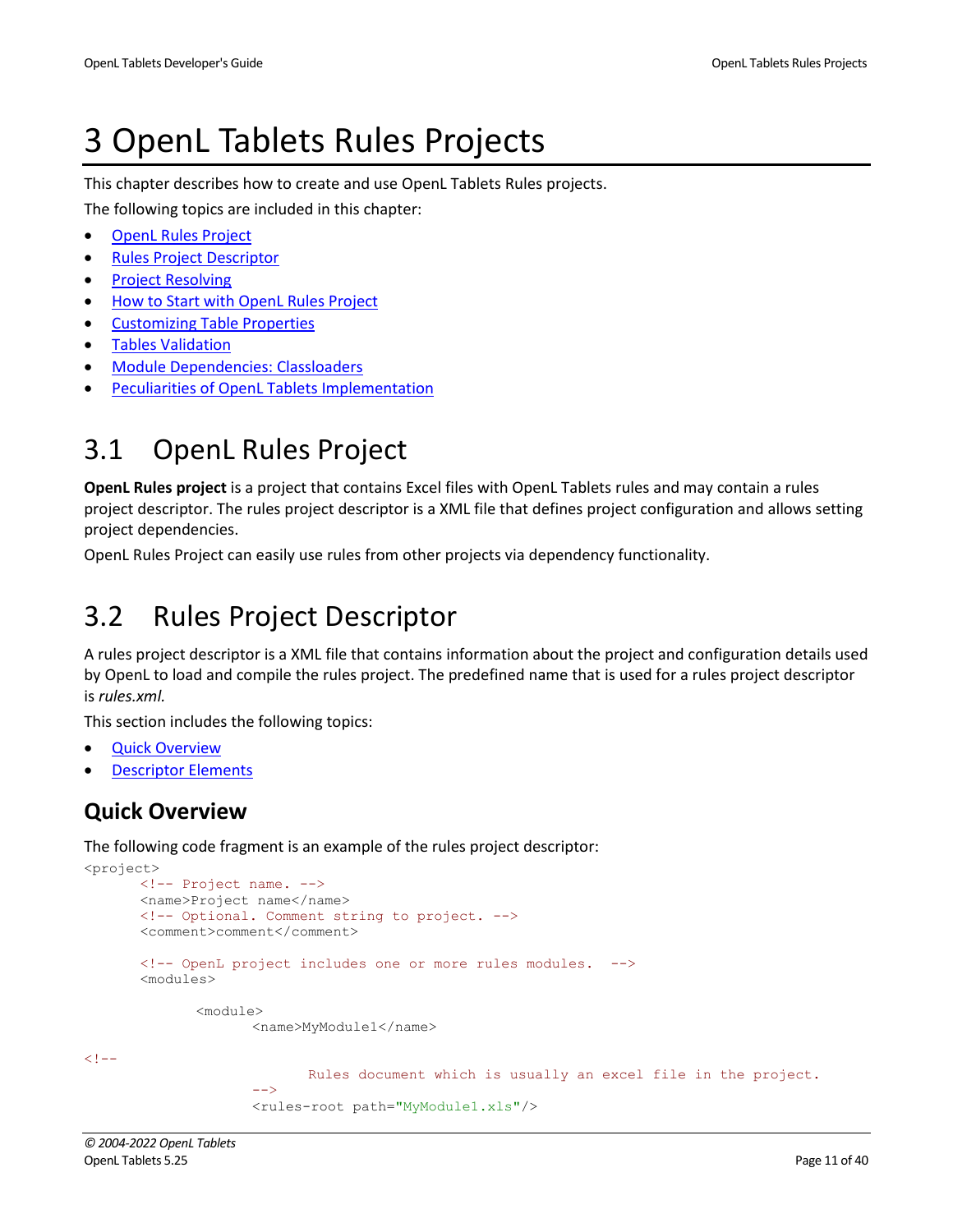```
</module>
             <module>
                    <name>MyModule2</name>
<! -Rules document which is usually an excel file in the project.
                    -->
                    <rules-root path="MyModule2.xls"/>
                    <method-filter>
                           <includes>
                                 <value> * </value>
                           </includes>
                    </method-filter>
             </module>
      </modules>
<dependencies>
             <dependency>
                    <name>projectName</name>
                    <autoIncluded>false</autoIncluded>
             </dependency>
      </dependencies>
      <properties-file-name-pattern>{lob}</properties-file-name-pattern>
      <properties-file-name-
processor>default.DefaultPropertiesFileNameProcessor</properties-file-name-processor>
      <!-- Project's classpath (list of all source dependencies). -->
      <classpath>
             <entry path="path1"/>
             <entry path="path2"/>
      </classpath>
```
<span id="page-11-0"></span></project>

### **Descriptor Elements**

The descriptor file contains several sections that describe project configuration:

- [Project Configurations](#page-11-1)
- [Module Configurations](#page-12-0)
- [Dependency Configurations](#page-12-1)
- Classpath [Configurations](#page-12-2)

#### <span id="page-11-1"></span>**Project Configurations**

The project configurations are as follows:

| <b>Project section</b>                                                                         |     |                                                                                       |  |  |
|------------------------------------------------------------------------------------------------|-----|---------------------------------------------------------------------------------------|--|--|
| <b>Required</b><br><b>Description</b><br>Tag                                                   |     |                                                                                       |  |  |
| name                                                                                           | yes | Project name. It is a string value which defines a user-friendly project name.        |  |  |
| Comment for project.<br>comment<br>no                                                          |     |                                                                                       |  |  |
| dependency<br>Dependencies to projects.<br>no                                                  |     |                                                                                       |  |  |
| modules<br>Project modules. A project can have one or several modules.<br>yes                  |     |                                                                                       |  |  |
| Project relative classpath.<br>classpath<br>no                                                 |     |                                                                                       |  |  |
| properties-file-<br>no<br>extracted module properties from a module file name.<br>name-pattern |     | File name pattern to be used by the file name processor. The file name processor adds |  |  |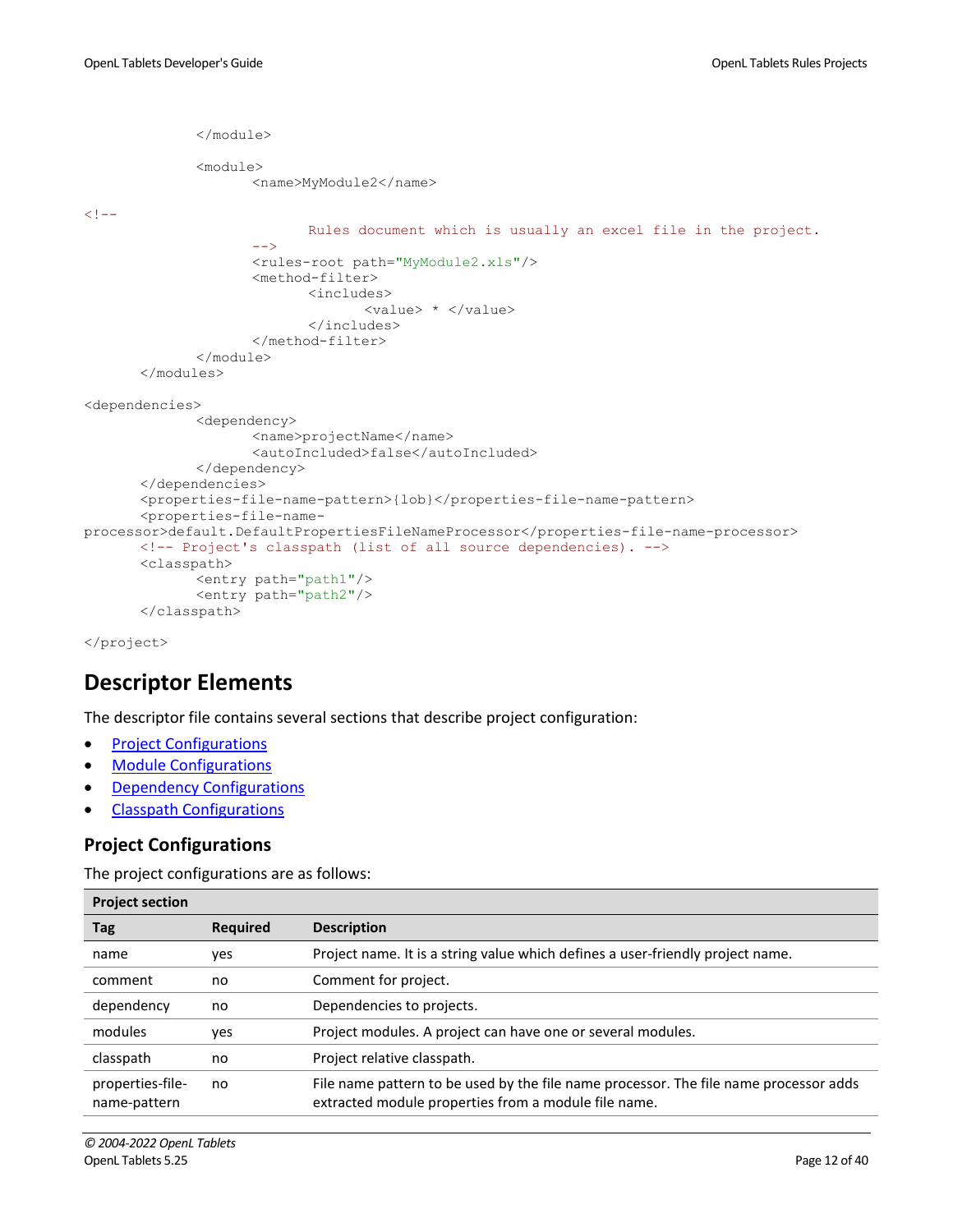| <b>Project section</b> |                 |                                                                                                |  |  |
|------------------------|-----------------|------------------------------------------------------------------------------------------------|--|--|
| Tag                    | <b>Required</b> | <b>Description</b>                                                                             |  |  |
| properties-file-       | no              | Custom implementation of                                                                       |  |  |
| name-processor         |                 | org.openl.rules.project.PropertiesFileNameProcessor used instead of<br>default implementation. |  |  |

#### <span id="page-12-0"></span>**Module Configurations**

The module configurations are as follows:

| <b>Module section</b> |                 |                                                                                                                                                                                                        |  |  |
|-----------------------|-----------------|--------------------------------------------------------------------------------------------------------------------------------------------------------------------------------------------------------|--|--|
| Tag                   | <b>Required</b> | <b>Description</b>                                                                                                                                                                                     |  |  |
| name                  | yes/no          | Module name. It is a string value which defines a user-friendly module name.                                                                                                                           |  |  |
|                       |                 | It is used by OpenL Tablets WebStudio application as a module display name.<br>Note:<br>It is not required for modules defined via wildcard.                                                           |  |  |
| type                  | yes             | Module instantiation type. Possible values are case-insensitive and can be dynamic, api,<br>or static (deprecated). It defines the way of OpenL project instantiation.                                 |  |  |
| classname             | yes/no          | Name of rules interface. It is used together with type. It is not required for the api type.                                                                                                           |  |  |
| method-filer          | no              | Filter that defines tables to be used for interface generation. Java regular expression<br>can be used to define a filter for multiple methods.                                                        |  |  |
| rules-root            | yes/no          | Path to the main file of a rules module. It is used together with type. Ant pattern can be<br>used to define multiple modules via wildcard. For more information on Ant patterns,<br>see Ant patterns. |  |  |

#### <span id="page-12-1"></span>**Dependency Configurations**

The dependency configurations are as follows:

| Dependency section |                 |                                                                                                                                                                                 |  |  |
|--------------------|-----------------|---------------------------------------------------------------------------------------------------------------------------------------------------------------------------------|--|--|
| Tag                | <b>Required</b> | <b>Description</b>                                                                                                                                                              |  |  |
| name               | yes             | Dependency project name.                                                                                                                                                        |  |  |
| autoIncluded       | yes             | Identifier, which, if set to true, that all modules from the dependency project will be used<br>in this project module.                                                         |  |  |
|                    |                 | If it is set to false, modules from the dependency project can be used in this project as<br>dependencies, and each module will define its own list of used dependency modules. |  |  |

#### <span id="page-12-2"></span>**Classpath Configurations**

The classpath configurations are as follows:

| <b>Classpath section</b> |                 |                                                             |  |  |
|--------------------------|-----------------|-------------------------------------------------------------|--|--|
| Tag                      | <b>Required</b> | <b>Description</b>                                          |  |  |
| entry                    | no              | Path for the classpath entry, that is, classes or jar file. |  |  |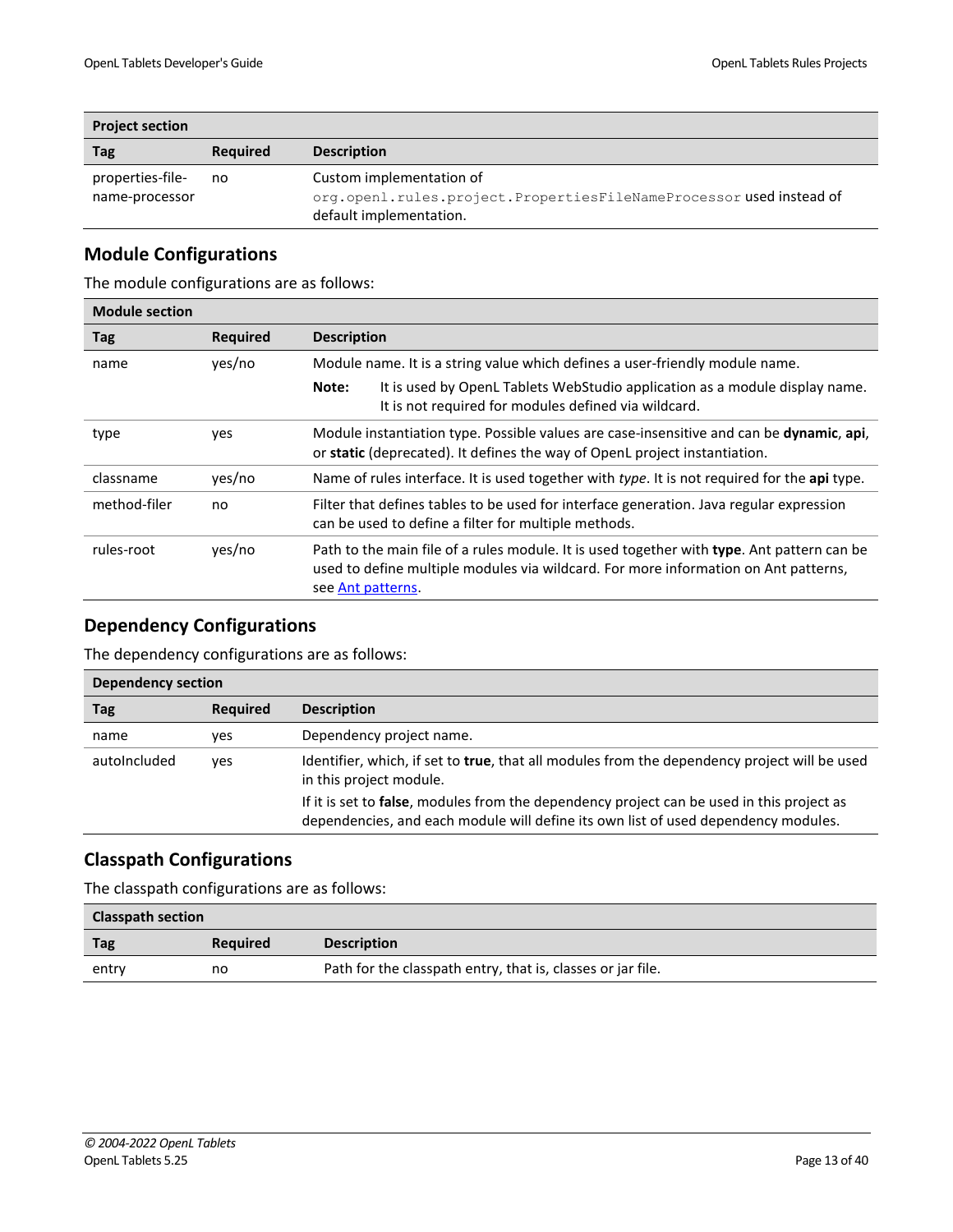## <span id="page-13-0"></span>3.3 Project Resolving

The org.openl.rules.project.resolving.ProjectResolver resolves OpenL Tablets projects in folders sent to the method for scanning and tries to detect OpenL Tablets projects by predefined strategies. To use ProjectResolver, call the instance static method that returns an instance of ProjectResolver.

Resolving strategies are defined via org.openl.rules.project.resolving.ResolvingStrategy SPI. Resolving strategies used by default are as follows:

| <b>Resolving strategies</b> |                                          |                                                                                                                                                                             |  |
|-----------------------------|------------------------------------------|-----------------------------------------------------------------------------------------------------------------------------------------------------------------------------|--|
| <b>Number</b>               | <b>Strategy</b>                          | <b>Description</b>                                                                                                                                                          |  |
|                             | Project descriptor<br>resolving strategy | The strictest resolving strategy. It is based on the descriptor file as described previously<br>in this section.                                                            |  |
|                             | Excel file resolving<br>strategy         | A resolving strategy for the simplest OpenL project which contains only Excel files in<br>root folder without wrappers and descriptor. Each Excel file represents a module. |  |

## <span id="page-13-1"></span>3.4 How to Start with OpenL Rules Project

Firstly, an OpenL Rules project must be created. It can be done in the following ways:

- using Maven archetype
- using OpenL Tablets WebStudio
- manually

See the following sections for detailed information:

- Creating a [Project Using the Maven Archetype](#page-13-2)
- [Creating a Project in OpenL Tablets WebStudio](#page-14-0)
- **[Creating a Project Manually](#page-15-0)**
- [Editing Rules](#page-16-0)
- **Using OpenL [Tablets Rules from Java Code](#page-16-1)**
- **[Handling Data and Data Types in OpenL](#page-22-0) Tablets**

### <span id="page-13-2"></span>**Creating a Project Using the Maven Archetype**

OpenL Tablets provides the Maven archetype which can be used to create a simple OpenL Rules project.

To create a project using the Maven archetype, proceed as follows:

1. Execute the following command in command line:

mvn archetype:generate

Maven runs the archetype console wizard.

2. Select the **openl-simple-project-archetype** menu item.

As an alternative way is using the following command:

```
mvn archetype:generate 
–DarchetypeGroupId=org.openl.rules 
–DarchetypeArtifactId=openl-simple-project-archetype
-DarchetypeVersion=5.X.X
```
3. Follow with the Maven creation wizard.

After all steps are completed, a new Maven based project appears in the file system. It is an OpenL Rules project which has one module with simple rules in it.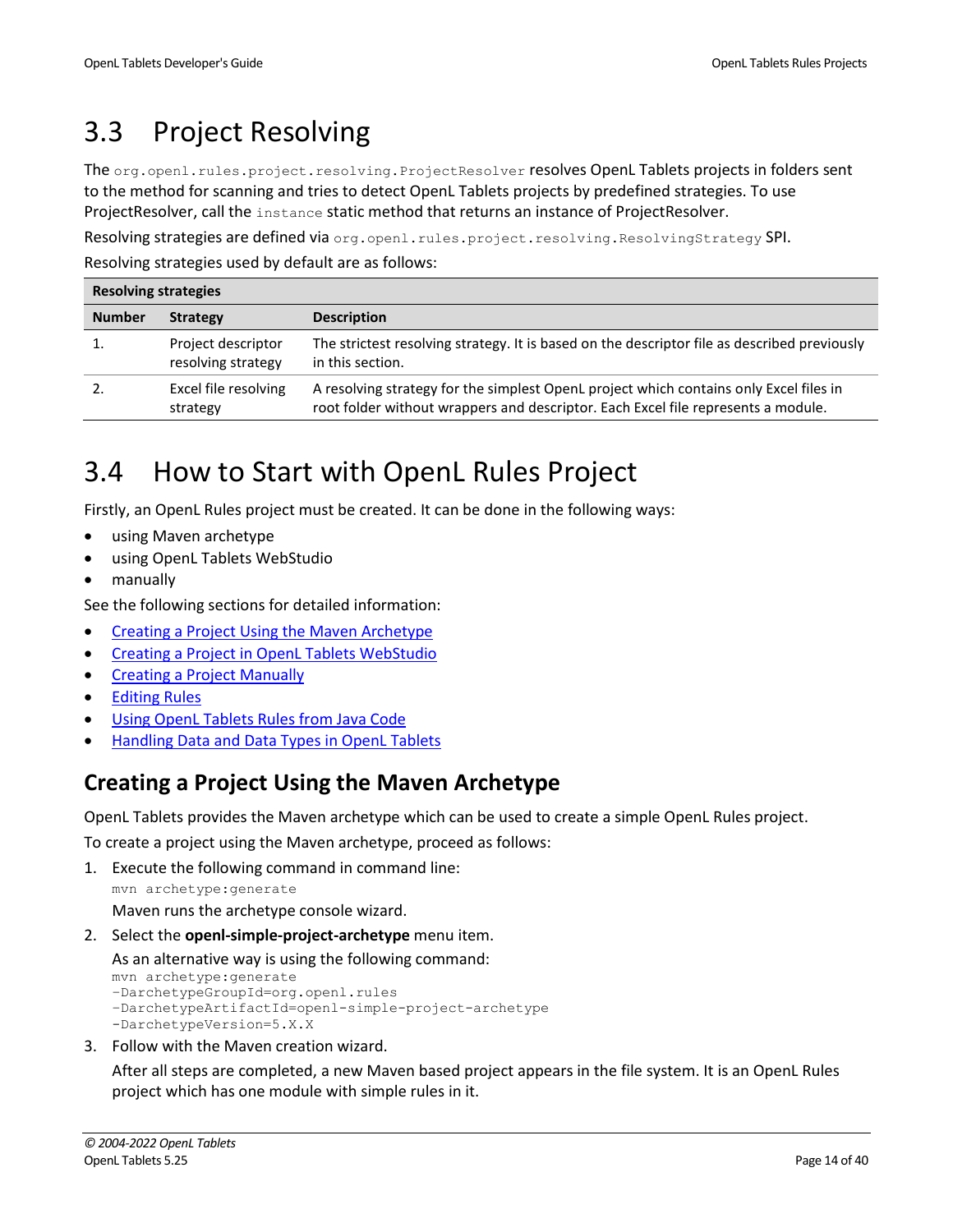4. Execute the following command in the command line from the root of the project folder to compile the project:

mvn install

After executing this command, the following files can be found in the target folder:

- 1. zip file with "-deployable" suffix for importing the project to OpenL Tablets WebStudio. For more information, see *[\[OpenL Tablets WebStudio User Guide\]](http://openl-tablets.sourceforge.net/docs/openl-tablets/latest/OpenL%20Tablets%20-%20WebStudio%20User%20Guide.pdf)*.
- 2. zip file (with "-runnable" suffix) that can be executed after extracting it. It demonstrates how OpenL Tablets rules can be invoked from Java code.
- 3. jar file that contains only compiled Java classes. This jar can be put in classpath of the project and used as a depended library.

### <span id="page-14-0"></span>**Creating a Project in OpenL Tablets WebStudio**

OpenL Tablets WebStudio allows users to create new rule projects in the Repository in one of the following ways:

- creating a rule project from template
- creating a rule project from Excel files
- creating a rule project from zip archive
- importing a rule project from workspace

The following diagram explains how projects are stored in OpenL Tablets WebStudio and then deployed and used by OpenL Tablets Rule Services: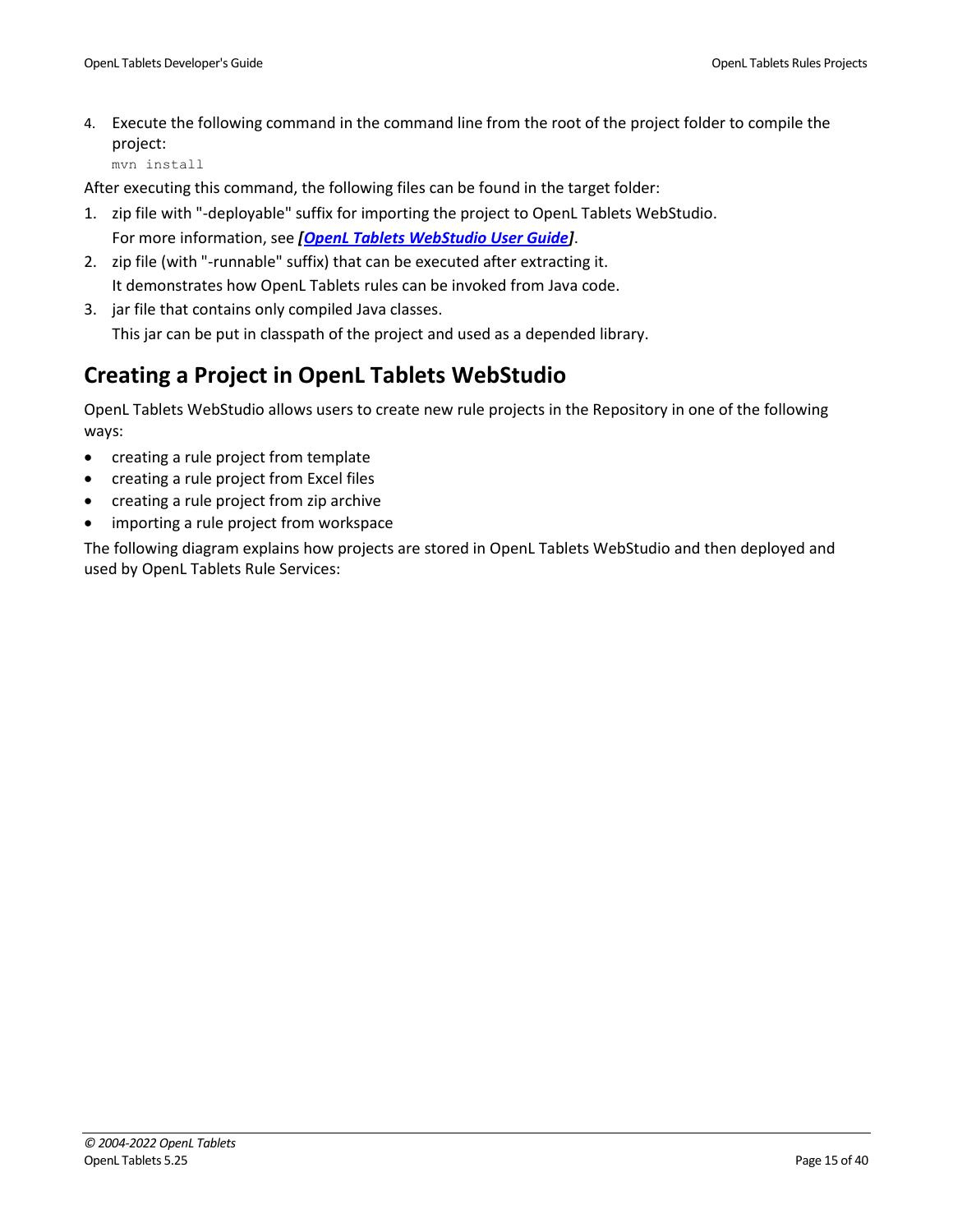

*Figure 2: OpenL Tablets WebStudio and OpenL Tablets Rule Services Integration*

When a user starts editing a project, it is extracted from Design Repository and placed in the file system, in a user workspace. The project becomes locked in Design Repository for editing by other users. After editing is finished, the user saves the project. An updated version of the project is saved to Design Repository and becomes available for editing by other users.

OpenL Tablets Rule Services use separate repository instance, Production Repository. OpenL Tablets WebStudio can be configured to deploy complete and tested rules projects to that repository.

For more information, see *[\[OpenL Tablets WebStudio User Guide\]](http://openl-tablets.sourceforge.net/docs/openl-tablets/latest/OpenL%20Tablets%20-%20WebStudio%20User%20Guide.pdf).*

### <span id="page-15-0"></span>**Creating a Project Manually**

OpenL does not oblige a user to use predefined ways of project creation and enables using the user's own project structure. Th[e Project Resolving](#page-13-0) mechanism can be used as a base for the project structure definition. Depending on the resolving strategy, more or less files and folders are to be created, but several project elements definition is mandatory. For more information on manually creating a project, see OpenL Rules [Project.](#page-10-1)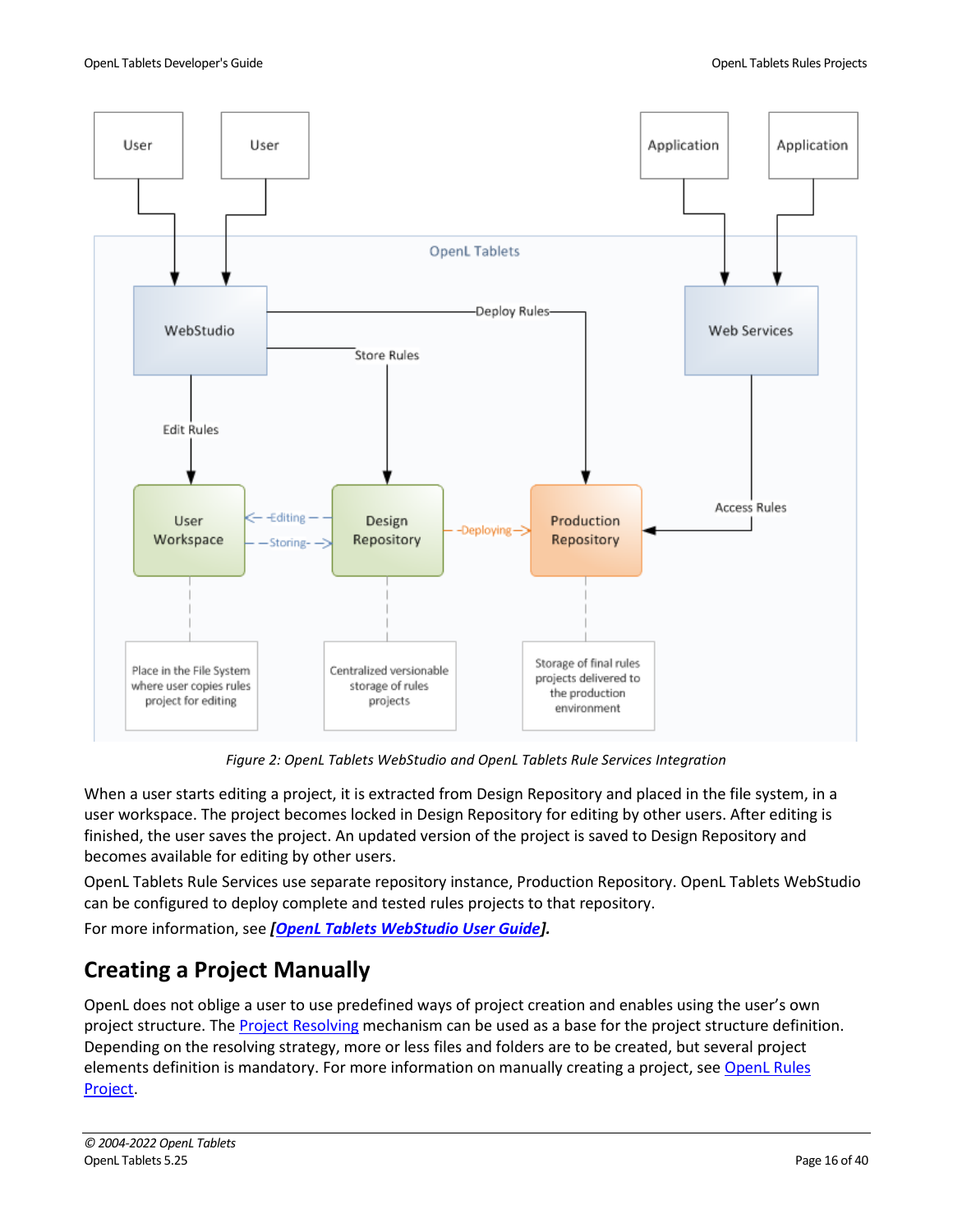### <span id="page-16-0"></span>**Editing Rules**

When a project is created, business rules must be defined. It can be done using OpenL Tablets WebStudio or manually using MS Excel. If the simple rules project is used, there are several simple predefined rules that can be used as an example.

### <span id="page-16-1"></span>**Using OpenL Tablets Rules from Java Code**

For access to rules and data in Excel tables, OpenL Tablets API is used. OpenL Tablets provides a wrapper to facilitate easier usage.

This section illustrates the creation of a wrapper for a **Simple** project in IDE. There is only one rule **hello1** in the **Simple** project by default.

|             | Rules void hello1(int hour) |                |                                           |  |  |
|-------------|-----------------------------|----------------|-------------------------------------------|--|--|
| <b>Rule</b> | IC1                         | C <sub>2</sub> | A <sub>1</sub>                            |  |  |
|             | lmin <= hour                | lhour <= max   | System.out.println(greeting + ", World!") |  |  |
|             | int min                     | lint maxi      | String greeting                           |  |  |
| <b>Rule</b> | <b>From</b>                 | To             | Greeting                                  |  |  |
| R10         | 0                           |                | Good Morning                              |  |  |
| R20         | 12                          |                | Good Afternoon                            |  |  |
| R30         | 18                          |                | Good Evening                              |  |  |
| R40         | 22                          |                | Good Night                                |  |  |

*Figure 3: The hello1 rule table*

#### Proceed as follows:

```
1. In the project src folder, create an interface as follows:
```

```
public interface Simple {
   void hello1(int i);
```
### }

```
2. Create a wrapper object as follows:
   import static java.lang.System.out;
   import org.openl.rules.runtime.RulesEngineFactory;
   public class Example {
      public static void main(String[] args) {
             //define the interface
             RulesEngineFactory<Simple > rulesFactory = 
                    new RulesEngineFactory<Simple>("TemplateRules.xls", 
                                                       Simple.class);
             Simple rules = (Simple) rulesFactory.newInstance();
             rules.hello1(12);
       }
   }
```
When the class is run, it executes and displays **Good Afternoon, World!**

The interface can be generated by OpenL Tablets in runtime if the developer does not define it when initializing the rule engine factory. In this case, rules can be executed via reflection.

The following example illustrates using a wrapper with a generated interface in runtime:

```
public static void callRulesWithGeneratedInterface(){
```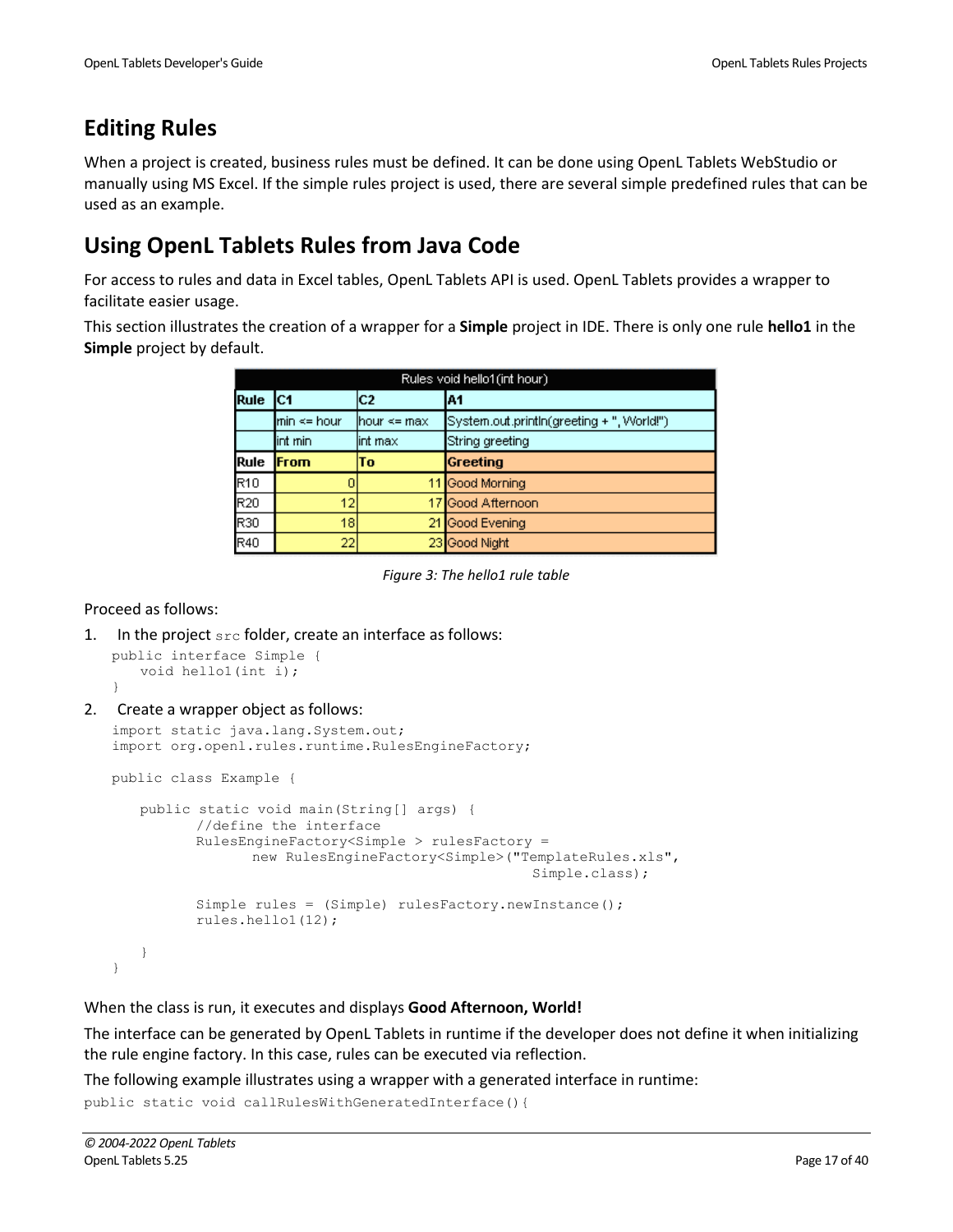```
// Creates new instance of OpenL Rules Factory
      RulesEngineFactory<?> rulesFactory = 
new RulesEngineFactory<Object>("TemplateRules.xls");
                           //Creates new instance of dynamic Java Wrapper for our lesson
      Object rules = rulesFactory.newInstance();
        //Get current hour
      Calendar calendar = Calendar.getInstance();
      int hour = calendar.get(Calendar.HOUR OF DAY);
      Class<?> clazz = rulesFactory.getInterfaceClass();
      try{
             Method method = clazz.getMethod("hello1", int.class);
             out.println("* Executing OpenL rules...\n");
             method.invoke(rules, hour);
      }catch(NoSuchMethodException e){
      }catch (InvocationTargetException e) {
      }catch (IllegalAccessException e) {
       }
}
```
This section includes the following topics:

- [Using OpenL Tablets Rules with the Runtime Context](#page-17-0)
- Using OpenL [Tablets Projects from Java Code](#page-18-0)
- [Accessing a Test Table from Java Code](#page-19-0)
- [Generating Java Classes from Datatype Tables](#page-19-1)

#### <span id="page-17-0"></span>**Using OpenL Tablets Rules with the Runtime Context**

This section describes using runtime context for dispatching versioned rules by dimension properties values. For example, two rules are overloaded by dimension properties. Both rules have the same name.

The first rule, covering an Auto line of business, is as follows:

| Rules void hello1(int hour) |                   |              |                                           |  |
|-----------------------------|-------------------|--------------|-------------------------------------------|--|
|                             | createdOn         |              | 4/7/10                                    |  |
|                             | createdBy         | LOCAL        |                                           |  |
| properties                  | llob              | Auto         |                                           |  |
| Rule                        | C1                | C2           | lA1                                       |  |
|                             | $min \leq - hour$ | lhour <= max | System.out.println(greeting + ", World!") |  |
|                             | lint min          | int max      | String greeting                           |  |
| Rule                        | From              | To           | Greeting                                  |  |
| R10                         |                   | 11           | Good Morning                              |  |
| lR20                        | 12                |              | 17 Good Afternoon                         |  |
| R30                         | 18                |              | 21 Good Evening                           |  |
| R40                         | 22                |              | 23 Good Night                             |  |

*Figure 4: The Auto rule*

Pay attention to the rule line with the LOB property.

The second rule, covering a Home line of business, is as follows: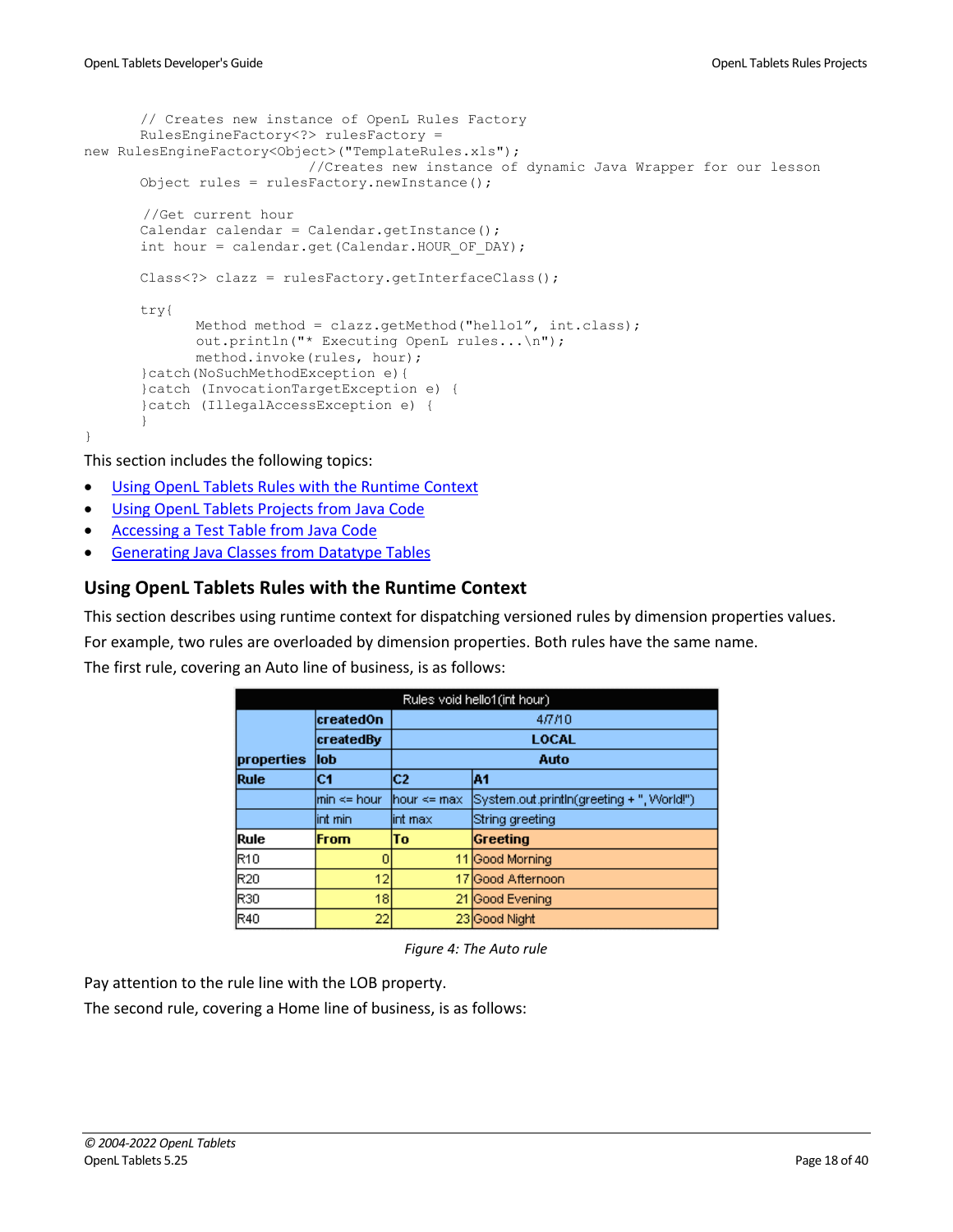|            |             | Rules void hello1(int hour) |                                         |  |  |
|------------|-------------|-----------------------------|-----------------------------------------|--|--|
|            | modifyOn    |                             | 4/7/10                                  |  |  |
|            | modifiedBy  |                             | LOCAL                                   |  |  |
| properties | llob        | Home                        |                                         |  |  |
| Rule       | C1          | C <sub>2</sub>              | lA1                                     |  |  |
|            | min <= hour | lhour <= max                | System.out.println(greeting + ",Guys!") |  |  |
|            | lint min    | lint max                    | String greeting                         |  |  |
| Rule       | From        | To                          | Greeting                                |  |  |
| R10        |             |                             | 11 It is Mornig                         |  |  |
| lR20       | 12          |                             | 17 lt is Afternoon                      |  |  |
| <b>R30</b> | 18          |                             | 21 It is Evening                        |  |  |
| R40        | 22          |                             | 23 It is Night                          |  |  |

*Figure 5: The Home rule*

#### A wrapper enables the user to define which of these rules must be executed:

```
// Getting runtime environment which contains context
IRuntimeEnv env = ((IEngineWrapper) rules).getRuntimeEnv();
```

```
// Creating context
IRulesRuntimeContext context = new DefaultRulesRuntimeContext();
env.setContext(context);
// define context
context.setLob("Home");
```
#### As a result, the code of the wrapper with the run-time context resembles the following:

import static java.lang.System.out;

```
import org.openl.rules.context.DefaultRulesRuntimeContext;
import org.openl.rules.context.IRulesRuntimeContext;
import org.openl.rules.runtime.RulesEngineFactory;
import org.openl.runtime.IEngineWrapper;
import org.openl.vm.IRuntimeEnv;
public class ExampleOfUsingRuntimeContext {
             public static void main(String[] args) {
                    //define the interface
                   RulesEngineFactory<simple> rulesFactory = new 
RulesEngineFactory<Simple>("TemplateRules.xls", Simple.class);
                   Simple rules = (Simple) rulesFactory.newInstance();
                   // Getting runtime environment which contains context 
                    IRuntimeEnv env = ((IEngineWrapper) rules).getRuntimeEnv();
                    // Creating context (most probably in future, the code will be different)
                   IRulesRuntimeContext context = RulesRuntimeContextFactory.
buildRulesRuntimeContext(); env.setContext(context);
                   context.setLob("Home");
                   rules.hello1(12);
      }
```
Run this class. In the console, ensure that the rule with **lob = Home** was executed. With the input parameter **int = 12**, the **It is Afternoon, Guys** phrase is displayed.

#### <span id="page-18-0"></span>**Using OpenL Tablets Projects from Java Code**

OpenL Tablets projects can be instantiated via SimpleProjectEngineFactory. This factory is designed to be created via SimpleProjectEngineFactoryBuilder. A builder has to be configured. The main builder method is set Project (String location). The project location folder has to be specified via this method.

}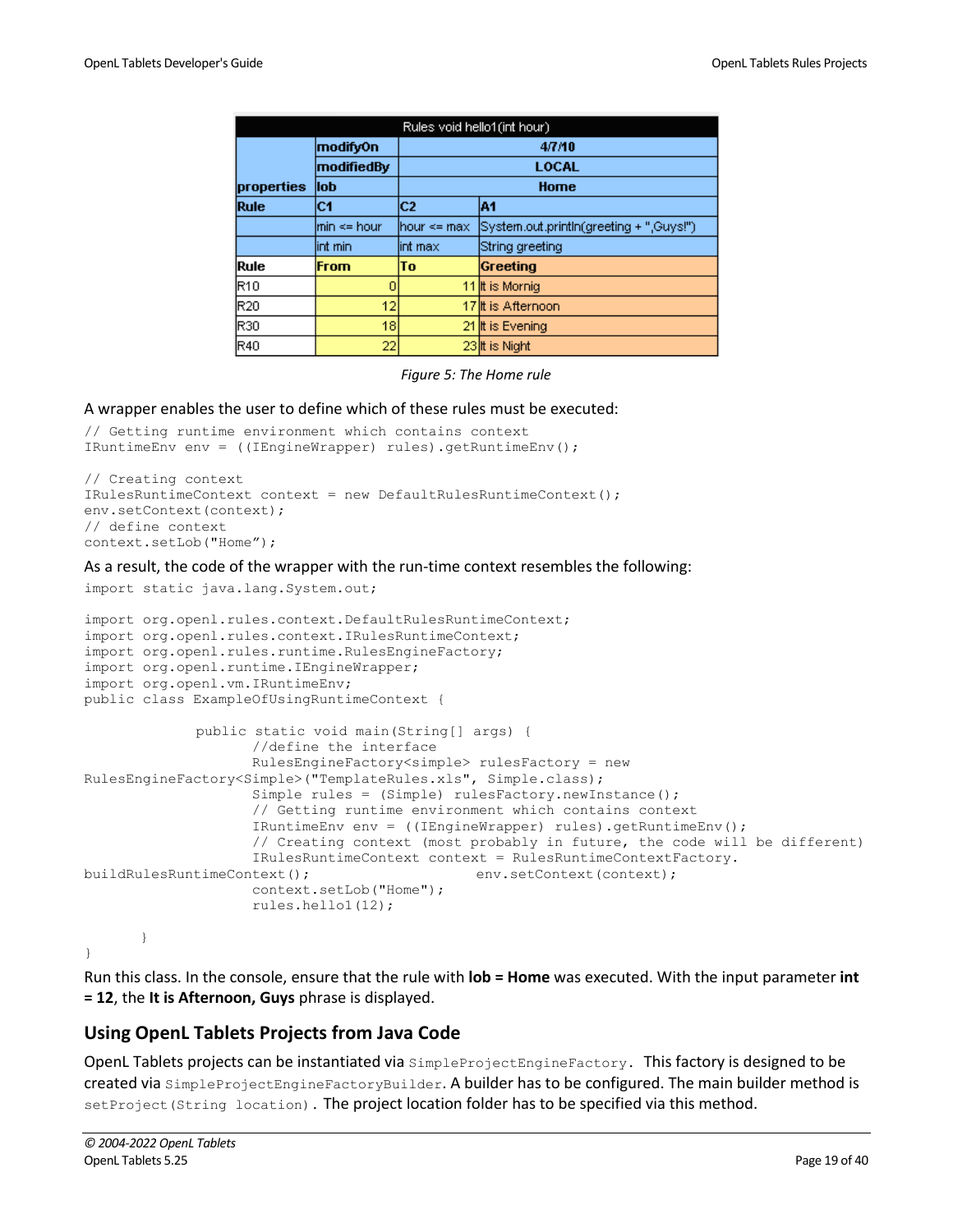#### The following example instantiates the OpenL Tablets project:

```
ProjectEngineFactory<Object> projectEngineFactory = new 
SimpleProjectEngineFactory.SimpleProjectEngineFactoryBuilder<Object>().setProject(<project 
location>) .build();
Object instance = projectEngineFactory.newInstance();
```
The above example instantiates the OpenL Tablets project generated in runtime interface. A method from instantiated project can be invoked via reflection mechanism. ProjectEngineFactory returns generated interface via the getInterfaceClass() method.

If a static interface must be used, the interface must be specified in SimpleProjectEngineFactoryBuilder. The following example illustrates how to instantiate a project with a static interface.

```
SimpleProjectEngineFactory<SayHello> simpleProjectEngineFactory = new 
SimpleProjectEngineFactoryBuilder<SayHello>().setProject<project location>)
                 .setInterfaceClass(SayHello.class)
                 .build();
SayHello instance = simpleProjectEngineFactory.newInstance();
```
SimpleProjectEngineFactoryBuilder has additional methods to configure an engine factory. Examples are as follows:

- The setWorkspace() method defines a project workspace for dependent projects resolving.
- The execution mode can be changed via the  $set {ExecutionMode}$  () method.

```
By default, runtime execution mode is enabled.
```
- The setProvideRuntimeContext(true) method is used to provide runtime context for an instance class.
- The setProvideVariations (true) method is used to enable variation support for an instance class, which is disabled by default.
- The setModule (String moduleName) method is used to compile a single module from a project.
- The setClassLoader (ClassLoader classLoader) method is used to set up a custom class loader to be used as a primary one in the OpenL Tablets engine.

#### <span id="page-19-0"></span>**Accessing a Test Table from Java Code**

Test results can be accessed through the test table API. For example, the following code fragment executes all test runs in a test table called **insuranceTest** and displays the number of failed test runs:

```
RulesEngineFactory<?> rulesFactory = new RulesEngineFactory<?>("Tutorial_1.xls");
IOpenClass openClass = rulesFactory.getCompiledOpenClass();
IRuntimeEnv env = SimpleVMFactory.buildSimpleVM().getRuntimeEnv();
Object target = openClass.newInstance(env);
IOpenMethod method = openClass.getMatchingMethod("testMethodName", testMethodParams);
TestUnitsResults res = (TestUnitsResults) testMethod.invoke(engine, new Object[0], env);
```
#### <span id="page-19-1"></span>**Generating Java Classes from Datatype Tables**

Some rules require complex data models as input parameters. Developers have to generate classes for each datatype defined in an Excel file for using them in a static interface as method arguments. The static interface can be used in engine factory. For more information on how to create and use a wrapper, see [Using OpenL](#page-16-1)  [Tablets Rules from Java Code.](#page-16-1)

**Note:** Datatype is an OpenL table of the Datatype type created by a business user. It defines a custom data type. Using these data types inside the OpenL Tablets rules is recommended as the best practice. For more information on datatypes, see *[\[OpenL Tablets Reference Guide\]](http://openl-tablets.sourceforge.net/docs/openl-tablets/latest/OpenL%20Tablets%20-%20Reference%20Guide.pdf)*, the **Datatype Table** section.

To generate datatype classes, proceed as follows:

1. For Maven, configure the OpenL Maven plugin as described i[n Configuring the OpenL Maven Plugin](#page-20-0) and run the Maven script.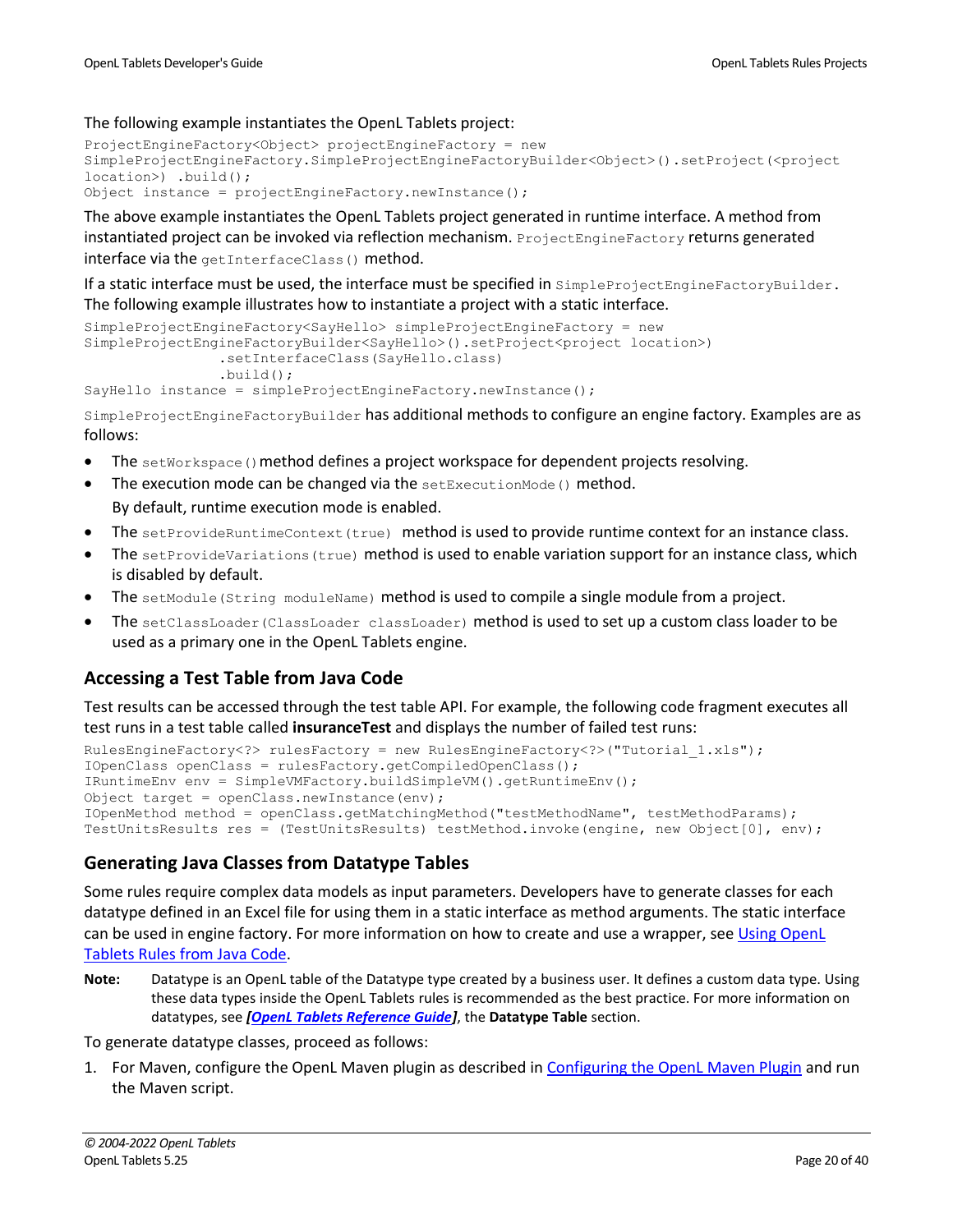2. For Ant, configure the Ant task file as described in [Configuring the Ant Task File](#page-21-0) and execute the Ant task file.

#### <span id="page-20-0"></span>*Configuring the OpenL Maven Plugin*

To generate an interface for rules and datatype classes defined in the MS Excel file, add the following Maven configuration to the pom.xml file:

```
<build>
   [...]
   <plugins>
      [\ldots] <plugin>
           <groupId>org.openl.rules</groupId>
           <artifactId>openl-maven-plugin</artifactId>
           <version>${openl.rules.version}</version>
           <configuration>
                <generateInterfaces>
                    <generateInterface>
                        <srcFile>src/main/openl/rules/TemplateRules.xls</srcFile>
                        <targetClass>
                          org.company.gen.TemplateRulesInterface
                        </targetClass>
                    </generateInterface>
                </generateInterfaces>
            </configuration>
            <executions>
                <execution>
                    <goals>
                        <goal>generate</goal>
                    </goals>
                </execution>
           </executions>
       </plugin>
   </plugins>
   [...]
</build>
```
In this case, classes and rules project descriptor, rules. xml, is generated on each Maven run on generatesources phase.

Each <generateInterface> section has a number of parameters described in the following table.

| <generatemteriace> section parameters</generatemteriace> |               |                 |                                                                                                                                                                                                                                                                                                   |
|----------------------------------------------------------|---------------|-----------------|---------------------------------------------------------------------------------------------------------------------------------------------------------------------------------------------------------------------------------------------------------------------------------------------------|
| <b>Name</b>                                              | <b>Type</b>   | <b>Required</b> | <b>Description</b>                                                                                                                                                                                                                                                                                |
| srcFile                                                  | <b>String</b> | true            | Reference to the Excel file for which an interface class must be<br>generated.                                                                                                                                                                                                                    |
| targetClass                                              | <b>String</b> | true            | Full name of the interface class to be generated. OpenL Tablets<br>WebStudio recognizes modules in projects by interface classes<br>and uses their names in UI. If there are multiple wrappers with<br>identical names, only one of them is recognized as a module in<br>OpenL Tablets WebStudio. |
| displayName                                              | <b>String</b> | false           | End user-oriented title of the file that appears in OpenL Tablets<br>WebStudio. A default value is Excel file name without extension.                                                                                                                                                             |
| targetSrcDir                                             | <b>String</b> | false           | Folder where the generated interface class must be placed. An<br>example is src/main/java.<br>The default value is \${project.build.sourceDirectory}.                                                                                                                                             |
|                                                          |               |                 |                                                                                                                                                                                                                                                                                                   |

## **<generateInterface> section parameters**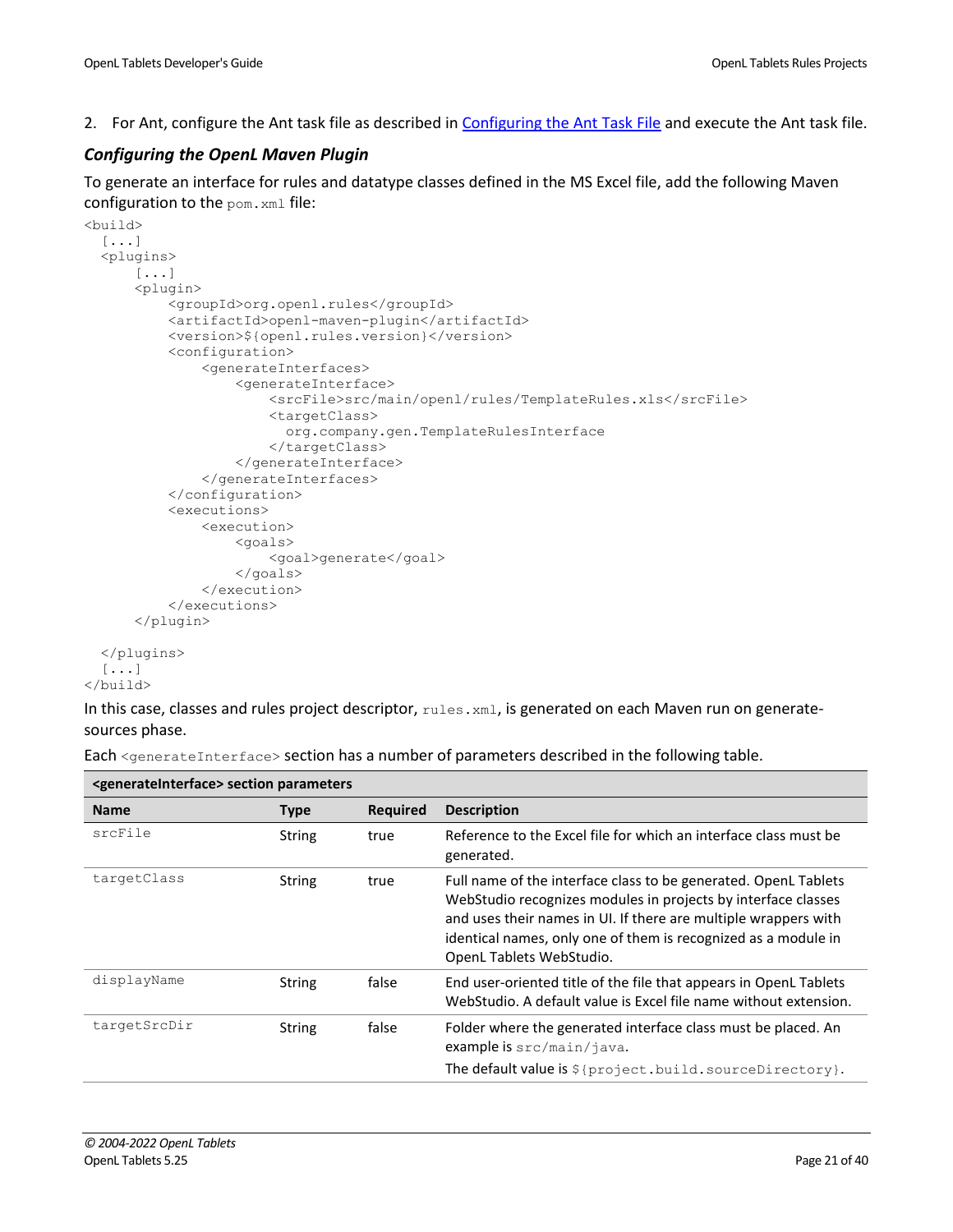| <generateinterface> section parameters</generateinterface> |               |                 |                                                                                                                                                                         |
|------------------------------------------------------------|---------------|-----------------|-------------------------------------------------------------------------------------------------------------------------------------------------------------------------|
| <b>Name</b>                                                | <b>Type</b>   | <b>Required</b> | <b>Description</b>                                                                                                                                                      |
| openlName                                                  | String        | false           | OpenL Tablets configuration to be used. For OpenL Tablets, the<br>org.openl.xls value must always be used.<br>The default value is $\text{org.open} \cdot \text{xls}$ . |
| userHome                                                   | <b>String</b> | false           | Location of user-defined resources relative to the current OpenL<br>Tablets project. The default value is                                                               |
| userClassPath                                              | <b>String</b> | false           | Reference to the folder with additional compiled classes that is<br>imported by the module when the interface is generated.<br>The default value is $null.$             |
| ignoreTestMethods                                          | boolean       | false           | If true, test methods are not added to interface class. It is used<br>only in JavaInterfaceAntTask. The default value is true.                                          |
| qenerateUnitTests                                          | boolean       | false           | Parameter that overwrites the base generateUnitTests value.                                                                                                             |
| unitTestTemplatePath                                       | <b>String</b> | false           | Parameter that overwrites the base unitTestTemplatePath value.                                                                                                          |
| overwriteUnitTests                                         | boolean       | false           | Parameter that overwrites the base overwrite Unit Tests value.                                                                                                          |

For more configuration options, see *[\[OpenL Tablets Maven Plugin Guide\]](http://openl-tablets.sourceforge.net/docs/openl-tablets/latest/OpenL%20Tablets%20-%20Maven%20Plugin%20Guide.pdf).*

#### <span id="page-21-0"></span>*Configuring the Ant Task File*

#### An example of the build file is as follows:

```
<project name="GenJavaWrapper" default="generate" basedir="../">
      <taskdef name="openlgen" classname="org.openl.conf.ant.JavaWrapperAntTask"/>
<target name="generate">
      <echo message="Generating wrapper classes..."/>
      <openlgen openlName="org.openl.xls" userHome="." 
             srcFile="rules/Rules.xls"
             targetClass="com.exigen.claims.RulesWrapper"
             displayName="Rule datatypes"
             targetSrcDir="gen"
      >
      </openlgen>
```

```
<openlgen openlName="org.openl.xls" userHome="." 
      srcFile="rules/Data.xls"
      targetClass=" com.exigen.claims.DataWrapper"
      displayName="Data datatypes"
      targetSrcDir="gen"
>
</openlgen>
```
#### </target> </project>

When the file is executed, it automatically creates Java classes for datatypes for specified Excel files. The Ant task file must be adjusted to match contents of the specific project.

For each Excel file, an individual <openlgen> section must be added between the <target> and </target> tags. Each <openlgen> section has a number of parameters that must be adjusted as described in the following table: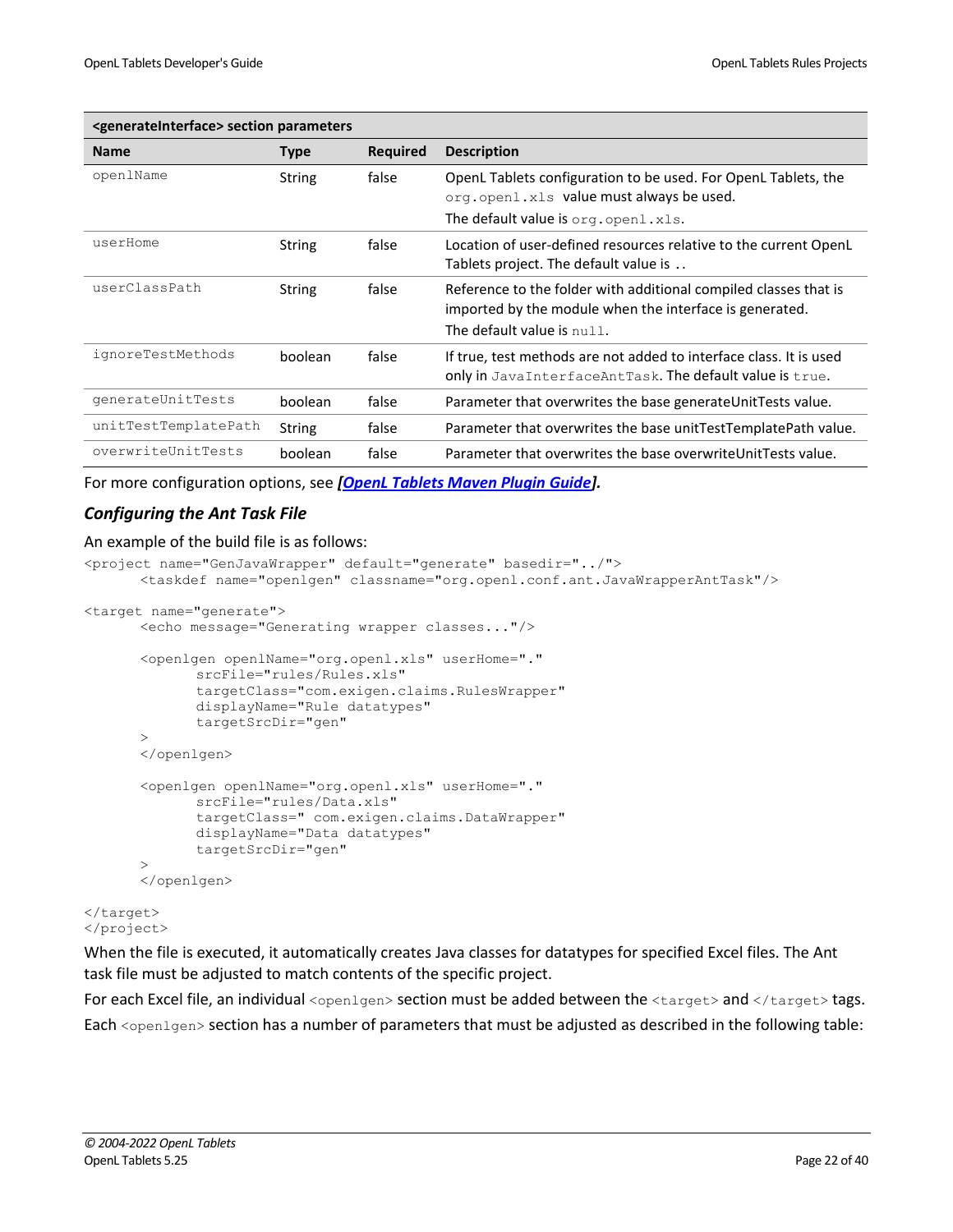| <openigen> section parameters</openigen> |                                                                                                                                   |  |
|------------------------------------------|-----------------------------------------------------------------------------------------------------------------------------------|--|
| Parameter                                | <b>Description</b>                                                                                                                |  |
| openlName                                | OpenL Tablets configuration to be used. For OpenL Tablets, the $\text{org}.\text{openl}.\text{xls}$ value must<br>always be used. |  |
| userHome                                 | Location of user-defined resources relative to the current OpenL Tablets project.                                                 |  |
| srcFile                                  | Reference to the Excel file for which a wrapper class must be generated.                                                          |  |
| targetClass                              | Full name of the wrapper class to be generated.                                                                                   |  |
| displayName                              | End user-oriented title of the file that appears in OpenL Tablets WebStudio.                                                      |  |
| targetSrcDir                             | Folder where the generated wrapper class must be placed.                                                                          |  |

### <span id="page-22-0"></span>**Handling Data and Data Types in OpenL Tablets**

This section includes the following topics about data and data types handling in OpenL Tablets:

- [Datatype Lifecycle](#page-22-1)
- [Inheritance in Datatypes](#page-22-2)
- Byte [Code Generation at Runtime](#page-22-3)
- [Java Files Generation](#page-23-0)
- [OpenL Internals: Accessing a Datatype at Runtime and After Building an OpenL Wrapper](#page-23-1)
- [Data Table](#page-23-2)

#### <span id="page-22-1"></span>**Datatype Lifecycle**

Datatype lifecycle is as follows:

- 1. A Datatype table is created in the rules file. At runtime, Java class is generated for each datatype as described in [Byte Code Generation at Runtime.](#page-22-3)
- 2. If Java classes are generated from a Datatype table as described in [Generating Java Classes from Datatype](#page-19-1)  [Tables,](#page-19-1) the appropriate generated Java classes must be included in classpath as described i[n Java Files](#page-23-0)  [Generation.](#page-23-0)

#### <span id="page-22-2"></span>**Inheritance in Datatypes**

In OpenL Tablets, one datatype can be inherited from another one. The new data type inherited from another one has access to all fields defined in the parent data type. If a child datatype contains fields defined in the parent datatype, and the field is declared with different types in the child and the parent datatype, warnings or errors appear.

The constructor with all fields of the child datatype contains all fields from the parent datatype, and the toString, equals and hashCode methods use all fields form the parent datatype.

#### <span id="page-22-3"></span>**Byte Code Generation at Runtime**

At runtime, when OpenL Tablets engine instance is being built, for each datatype component, Java byte code is generated as described i[n Java Files Generation](#page-23-0) in case there are no previously generated Java files on classpath. It represents a simple Java bean for this datatype. This byte code is loaded to classloader so the object of type Class<?> can be accessed. When using this object through reflections, new instances are created and fields of datatypes are initialized. For more information, see the DatatypeOpenClass and DatatypeOpenField classes.

**Attention!** If Java class files for the datatypes on classpath are previously generated, they are used at runtime, regardless of changes made in Excel. To apply these changes, remove Java files and generate Java classes from the Datatype tables as described in [Generating Java Classes from Datatype Tables.](#page-19-1)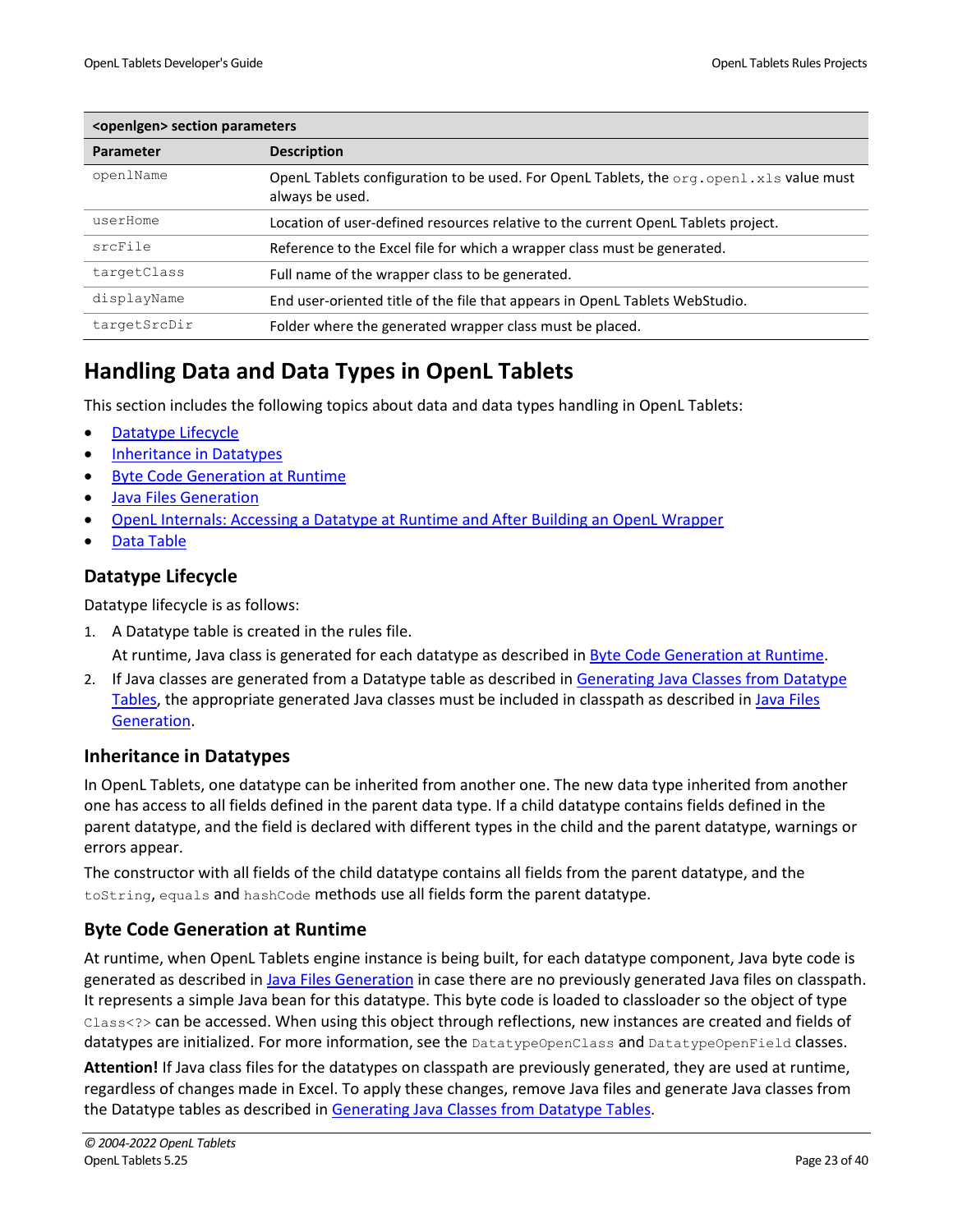#### <span id="page-23-0"></span>**Java Files Generation**

As generation of datatypes is performed at runtime and developers cannot access these classes in their code, the mechanism described at [Generating Java Classes from Datatype Tables](#page-19-1) is introduced. It allows generating Java files and putting them on the file system so users can use these data types in their code.

#### <span id="page-23-1"></span>**OpenL Internals: Accessing a Datatype at Runtime and After Building an OpenL Wrapper**

After parsing, each data type is put to compilation context and becomes accessible for rules during binding. All data types are placed to IOpenClass of the whole module and are accessible from

CompiledOpenClass#getTypes when the OpenL Tablets wrapper is generated.

Each  $TableSyntaxNode$  of the  $xls$  datatype type contains an object of data type as its member.

#### <span id="page-23-2"></span>**Data Table**

A **data table** contains relational data that can be referenced as follows:

- from other tables within OpenL Tablets
- from Java code through wrappers as Java arrays
- through the OpenL Tablets runtime API as a field of the Rules class instance

| Data int numbers |
|------------------|
| this             |
| Numbers          |
| 10               |
| 20               |
| 30               |
| 40               |
| 50               |

*Figure 6: Simple data table*

In this example, information in the data table can be accessed from the Java code as illustrated in the following code example:

```
int[] num = tableWrapper.getNumbers();
for (int i = 0; i < num.length; i++) {
```

```
System.out.println(num[i]);
```
}

where tableWrapper is an instance of the wrapper class of the Excel file.

| Datatype Person |             |  |
|-----------------|-------------|--|
| String          | name        |  |
| String          | ssn         |  |
|                 |             |  |
| Data Person p1  |             |  |
| name            | ssn         |  |
| Name            | <b>SSN</b>  |  |
| Jonh            | 555-55-0001 |  |
| Paul            | 555-55-0002 |  |
| Peter           | 555-55-0003 |  |
| Mary            | 555-55-0004 |  |

*Figure 7: Datatype table and a corresponding data table*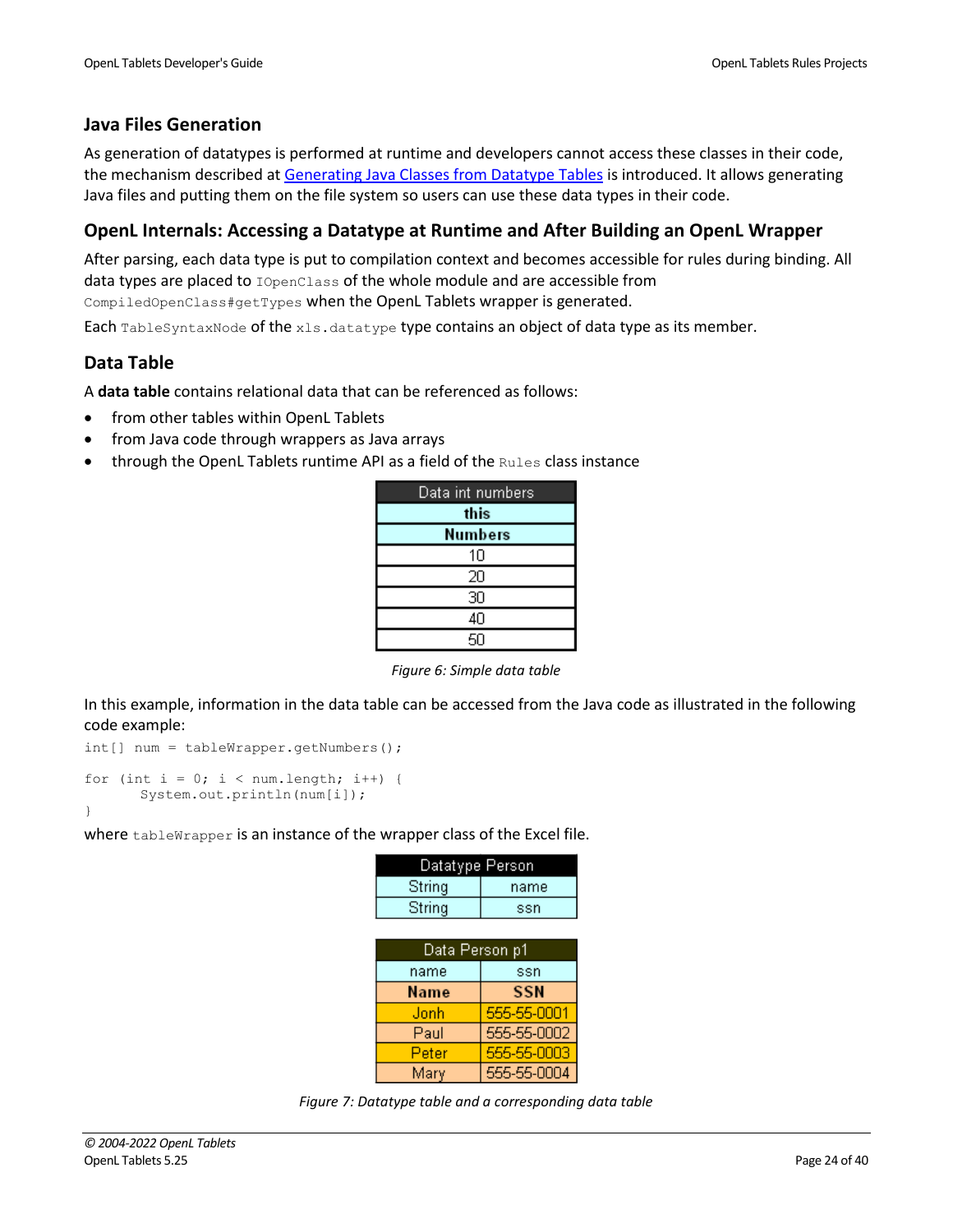In Java code, the data table  $p1$  can be accessed as follows:

```
Person[] persArr = tableWrapper.getP1();
for (int i = 0; i < persArr.length; i++) {
      System.out.println(persArr[i].getName() + ' ' + persArr[i].getSsn());
}
```
<span id="page-24-0"></span>where tableWrapper is an instance of the Excel file wrapper.

## 3.5 Customizing Table Properties

This section describes how to customize table properties and introduces table priority rules. The following topics are included:

- [Understanding Table Properties Customization](#page-24-1)
- [Tables Priority Rules](#page-24-2)

### <span id="page-24-1"></span>**Understanding Table Properties Customization**

The OpenL Tablets design allows customizing available table properties. OpenL Tablets Engine employs itself to provide support of properties customization. The TablePropertiesDefinitions.xlsx file contains all declaration required to handle and process table properties.

Updating table properties requires recompiling the OpenL Tablets product. The developer has to contact the OpenL Tablets provider to retrieve the table properties file. When the changes are made, the developer has to send the file back to the provider, and a new OpenL Tablets package is delivered to the developer.

Alternatively, the developer can recompile OpenL Tablets from sources of their own.

### <span id="page-24-2"></span>**Tables Priority Rules**

To make tables dispatching more flexible, **tablesPriorityRules** DataTable in TablePropertiesDefinitions.xlsx is used. Each element of this table defines one rule of how to compare two tables using their properties to find more suitable table if several tables are matched by properties. Priority rules are used sequentially in comparison of two tables: if one priority rule gives result of the same priority of tables, the next priority rule is used.

Priority rules are used differently in the Dispatcher table approach and Java code dispatching but have the same sense: select suitable table if there are several tables matched by dimension Properties.

In case of the Dispatching table, priority rules are used to sort methods of an overloaded group. Each row of the Dispatcher table represents a rule, so after sorting, high priority rules are at the top of decision tables, and if several rows of the decision table are fired, only the first one, of the highest priority, is executed.

In case of Java code, dispatching priority rules is used after selecting tables that correspond to the current runtime context: all matched tables are sorted in order to select one with the highest priority. If it is impossible to find the priority with the highest rule when several tables have the same priority and are of a higher priority than all other tables, AmbiguousMethodException is thrown.

There are two predefined priority rules and possibility to implement Java class that compares two tables using their properties:

#### • **min(<property name>)**

A table that has lower value of property specified will have a higher priority. The property specified by name must be instance of Comparable<class of property value>.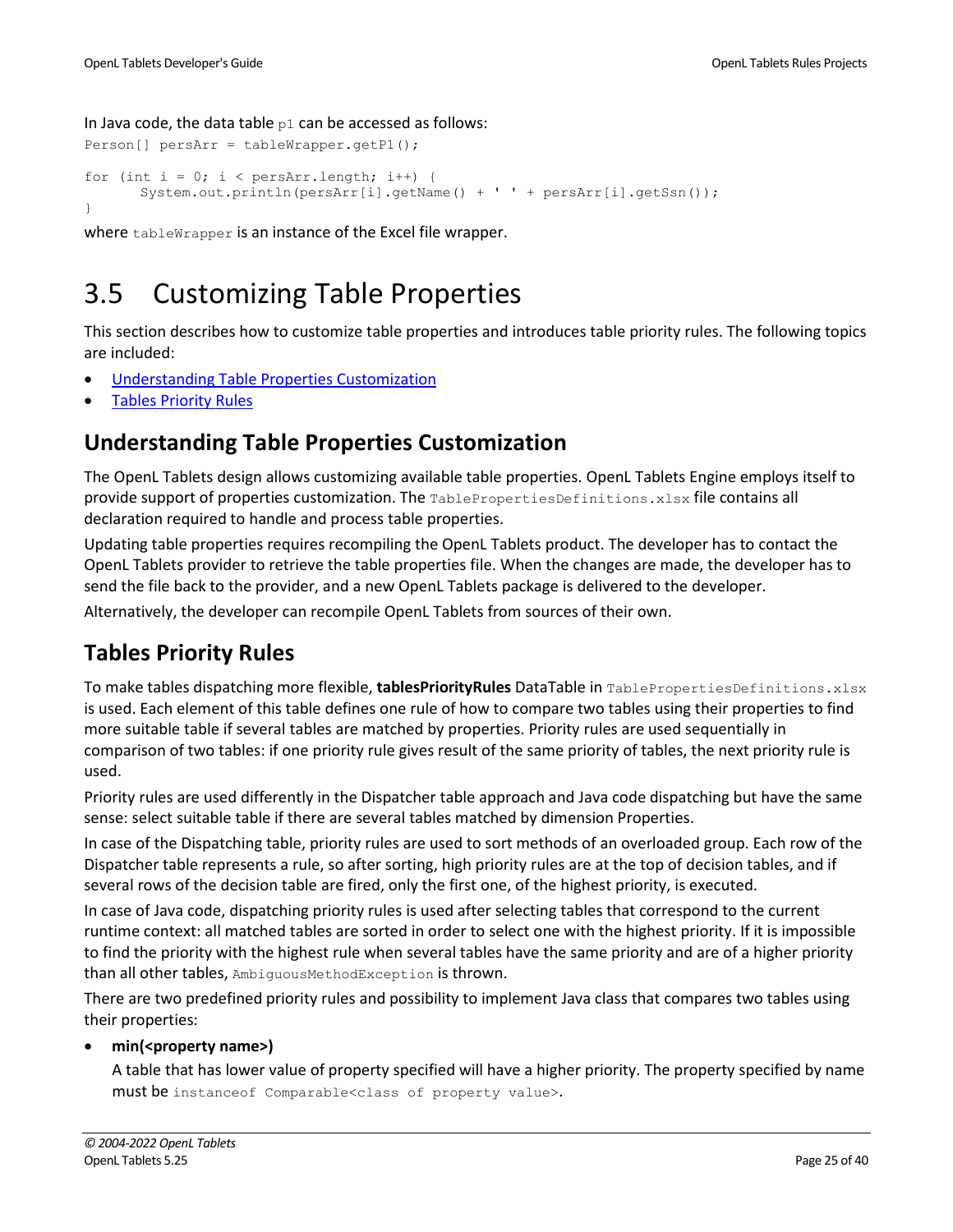#### • **max(<property name>)**

A table that has a higher value of property specified will have a higher priority. The property specified by name must be instance of Comparable<class of property value>.

To specify the Java comparator of tables, the javaclass:<java class name> expression must be used. Java class must implement Comparator<ITableProperties>.

## <span id="page-25-0"></span>3.6 Tables Validation

The validation phase follows the binding phase and allows checking all tables for errors and accumulating all errors.

All possible validators are stored in  $IComplied$   $Context$  of the OpenL class. The default compile context is org.openl.xls.RulesCompileContext that is generated automatically.

Validators get the OpenL Tablets and array of TableSyntaxNodes that represent tables for check and must return ValidationResult. Validation results are as follows:

- status, which can be fail or success
- all error and warning messages that occurred

This section includes the following topics:

- [Table Properties Validators](#page-25-1)
- **[Existing Validators](#page-25-2)**

### <span id="page-25-1"></span>**Table Properties Validators**

The table properties that are described in TablePropertyDefinition.xlsx can have constraints. Some constraints have predefined validators associated with them.

To add a property validator, proceed as follows:

- 1. Add constraint as follows:
	- 1. Define constraint in TablePropertyDefinition.xlsx, in the constraints field.
	- 2. Create constraint class and add it to ConstraintFactory.
- 2. Create a validator as follows:
	- 1. Create a class of the validator and define it in the method org.openl.codegen.tools.type.TablePropertyValidatorsWrapper.init() **constraint associated** with the validator.
	- 2. If necessary, modify the velocity script RulesCompileContext-validators.vm in project org.openl.rules.gen that generates org.openl.xls.RulesCompileContext*.*
	- 3. To generate new org.openl.xls.RulesCompileContext with the validator, run org.openl.codegen.tools.GenRulesCode.main(String[]).
- 3. Write unit tests.

### <span id="page-25-2"></span>**Existing Validators**

The existing validators are as follows:

- **Unique in module validator** verifies uniqueness in a module of a property.
- **Active table validator** verifies correctness of an "active" property. There can be only one active table validator per active table.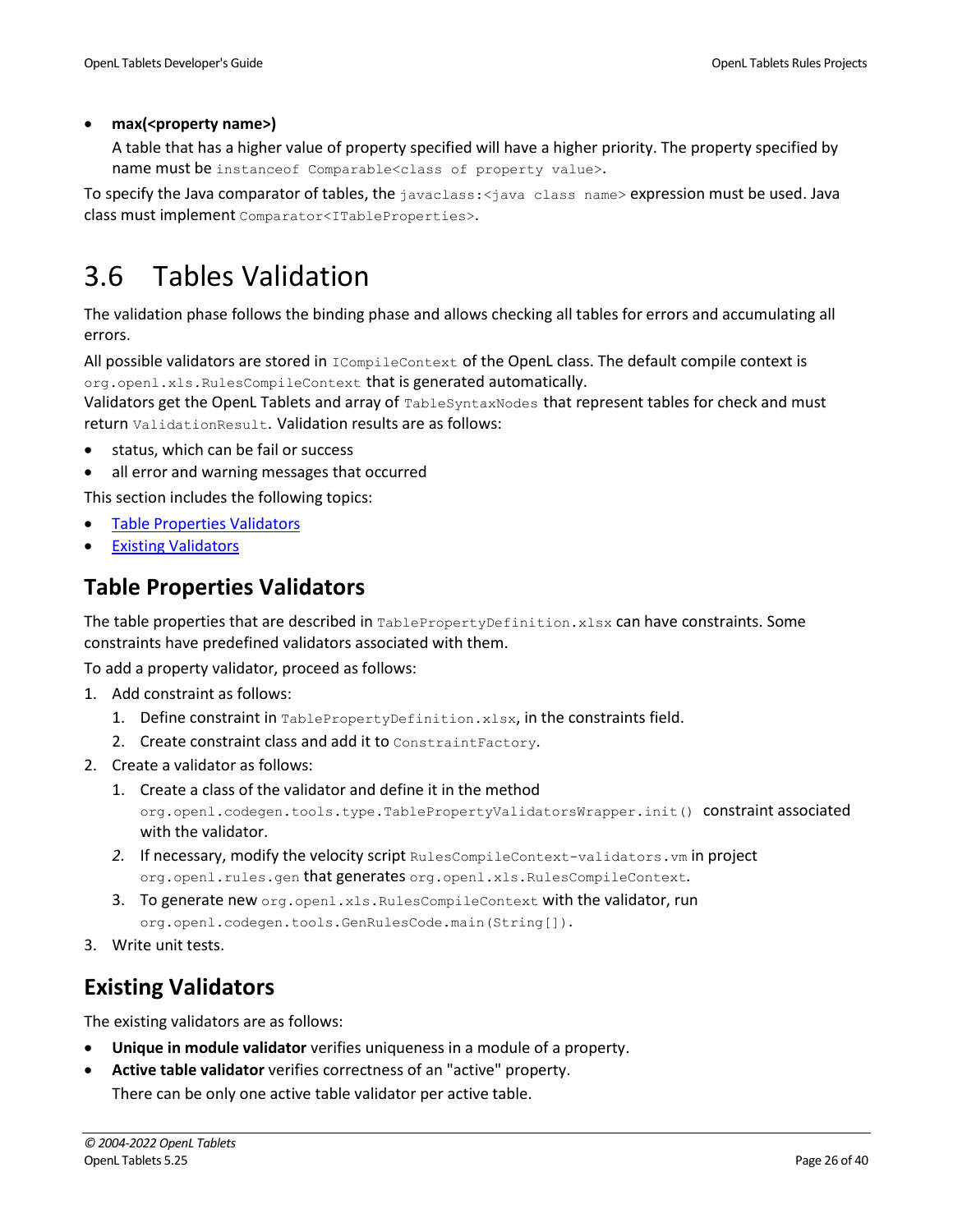- **Regular expression validator** verifies string properties matching against the predefined regex pattern.
- **Gap/overlap validator** makes gap and overlap analysis for decision tables with the **validateDT** property set to **on**.
- <span id="page-26-0"></span>• **Dimension properties validator**.

## 3.7 Module Dependencies: Classloaders

The dependency class resolution mechanism is implemented using specialized classloading.

Each dependency has its own Java classloader so all classes used in compiling a specified module, including generated datatype Java classes, are stored in the dependency classloader.



*Figure 8: Dependency classloaders*

The root module contains references to all its dependencies classloaders. When loading any class, the following algorithm is executed:

- 1. Get all dependencies classloaders.
- 2. Search for the required class in each dependency classloader, one by one.
- 3. If a class is found, return it.
- 4. If a class does not exist, search for the class by its classloader.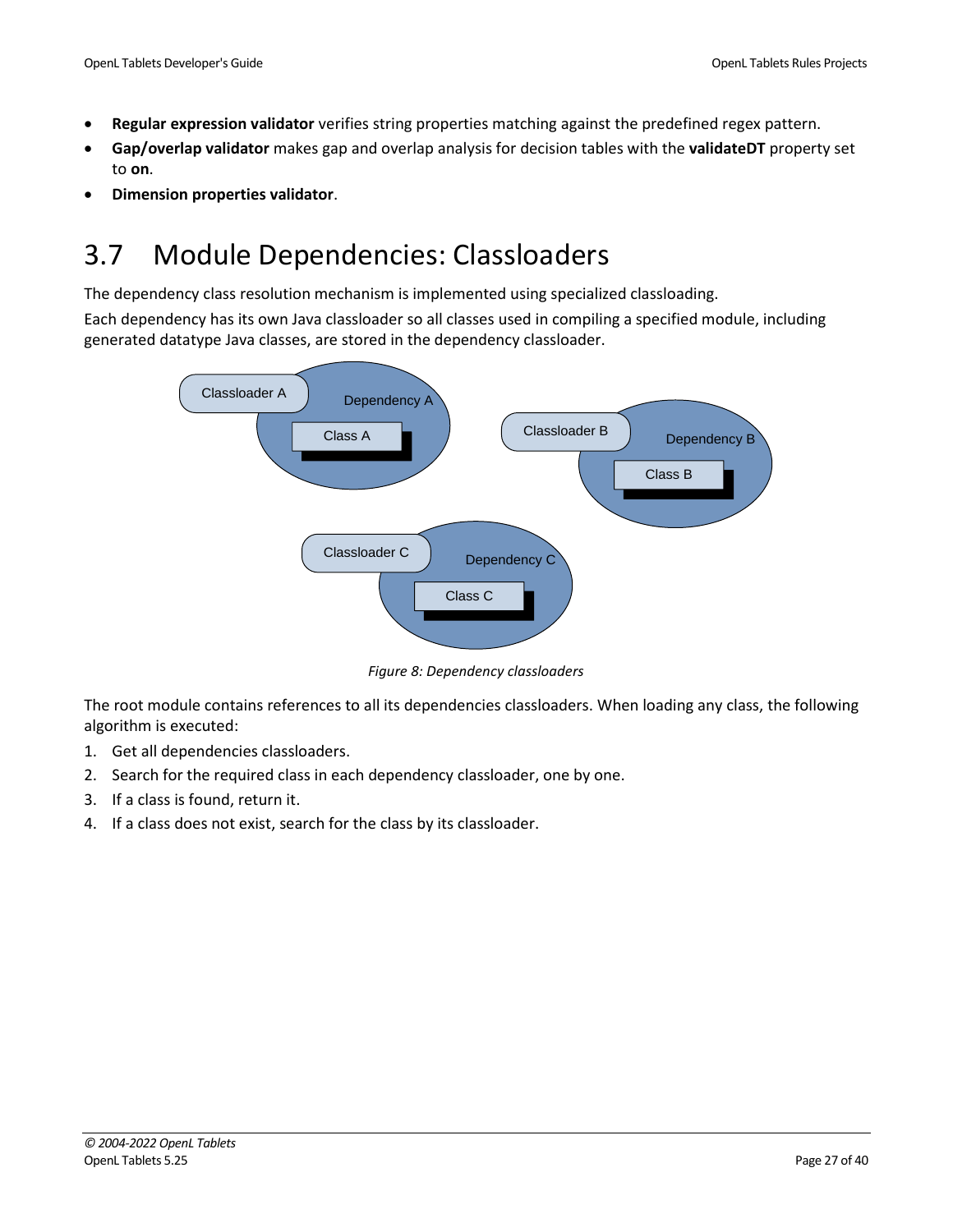

*Figure 9: Load class from root module*

For the dependency management feature, provide an appropriate DependencyManager object to the entry point for the OpenL Tablets compilation.

**Note:** Using the same class in two classloaders can cause an error because the class will be loaded by two different classloaders.

## <span id="page-27-0"></span>3.8 Peculiarities of OpenL Tablets Implementation

This section describes OpenL Tablets implementation specifics and includes the following topics:

- [Lookup Tables Implementation Details](#page-27-1)
- **[Range Types Instantiation](#page-28-0)**

### <span id="page-27-1"></span>**Lookup Tables Implementation Details**

At first, a lookup table goes through parsing and validation. In parsing, all parts of the table, such as header, column headers, vertical conditions, horizontal conditions, return column, and their values are extracted. In validation, OpenL checks if the table structure is proper.

To work with this kind of a table, the TransformedGridTable object is created with the constructor parameters it had in the original grid table of the lookup table, without a header, and CoordinatesTransformer that converts table coordinates to work with both vertical and horizontal conditions.

As a result, a GridTable is received. It works as a decision table structure. All coordinate transformations with lookup structure go inside. The work with columns and rows is based on the physical, not logical, structure of the table.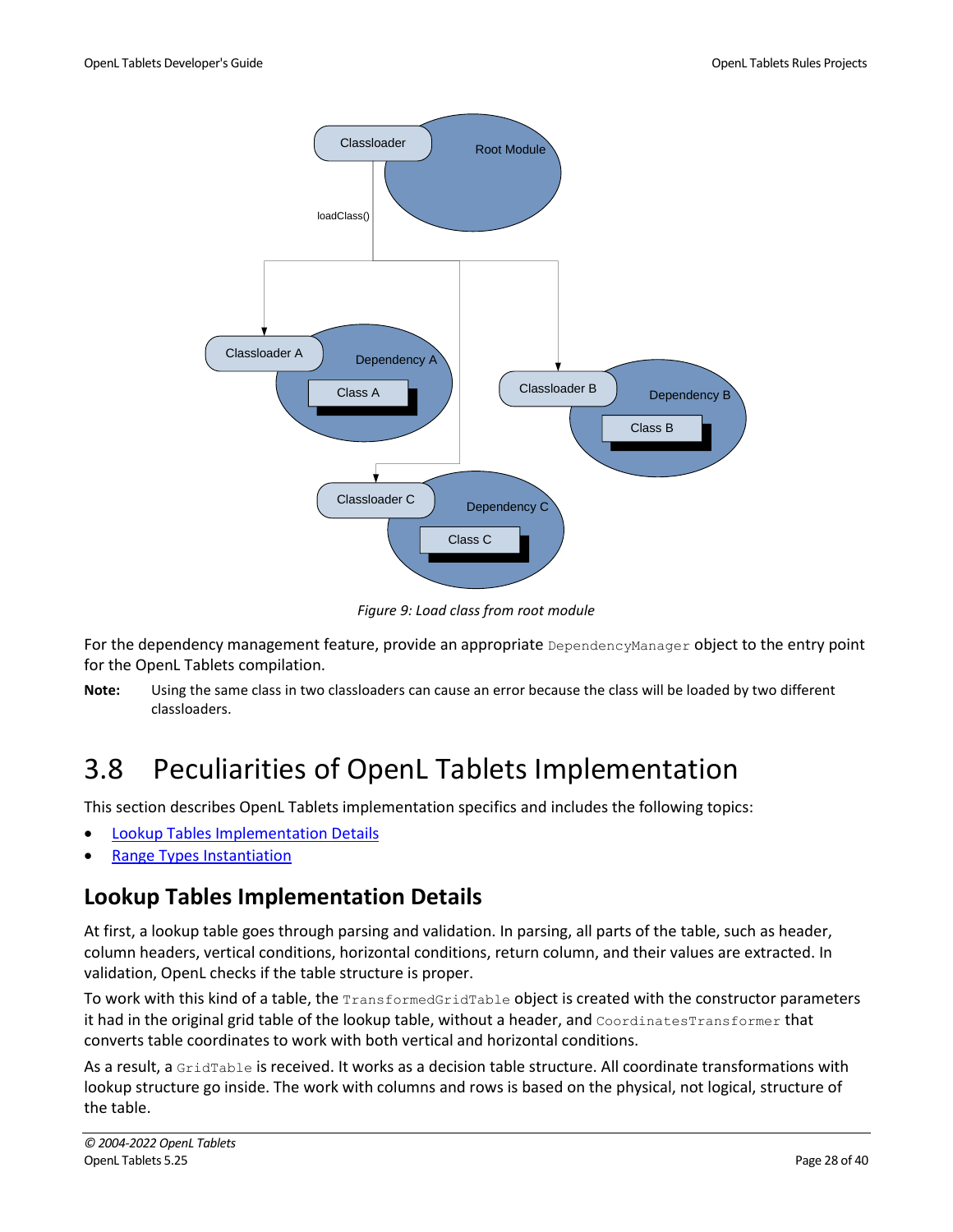### <span id="page-28-0"></span>**Range Types Instantiation**

IntRange can be created in one of the following ways:

| IntRange creation methods                        |                                                                          |  |  |
|--------------------------------------------------|--------------------------------------------------------------------------|--|--|
| <b>Format</b>                                    | <b>Description</b>                                                       |  |  |
| new IntRange (int min number,<br>int max number) | Covers all numbers between min number and max number, including borders. |  |  |
| new IntRange (Integer value)                     | Covers only a given value as the beginning and the end of the range.     |  |  |
| new IntRange (String<br>rangeExpression)         | Borders are parsed by formats of range Expression.                       |  |  |

The same formats and restrictions are used in DoubleRange.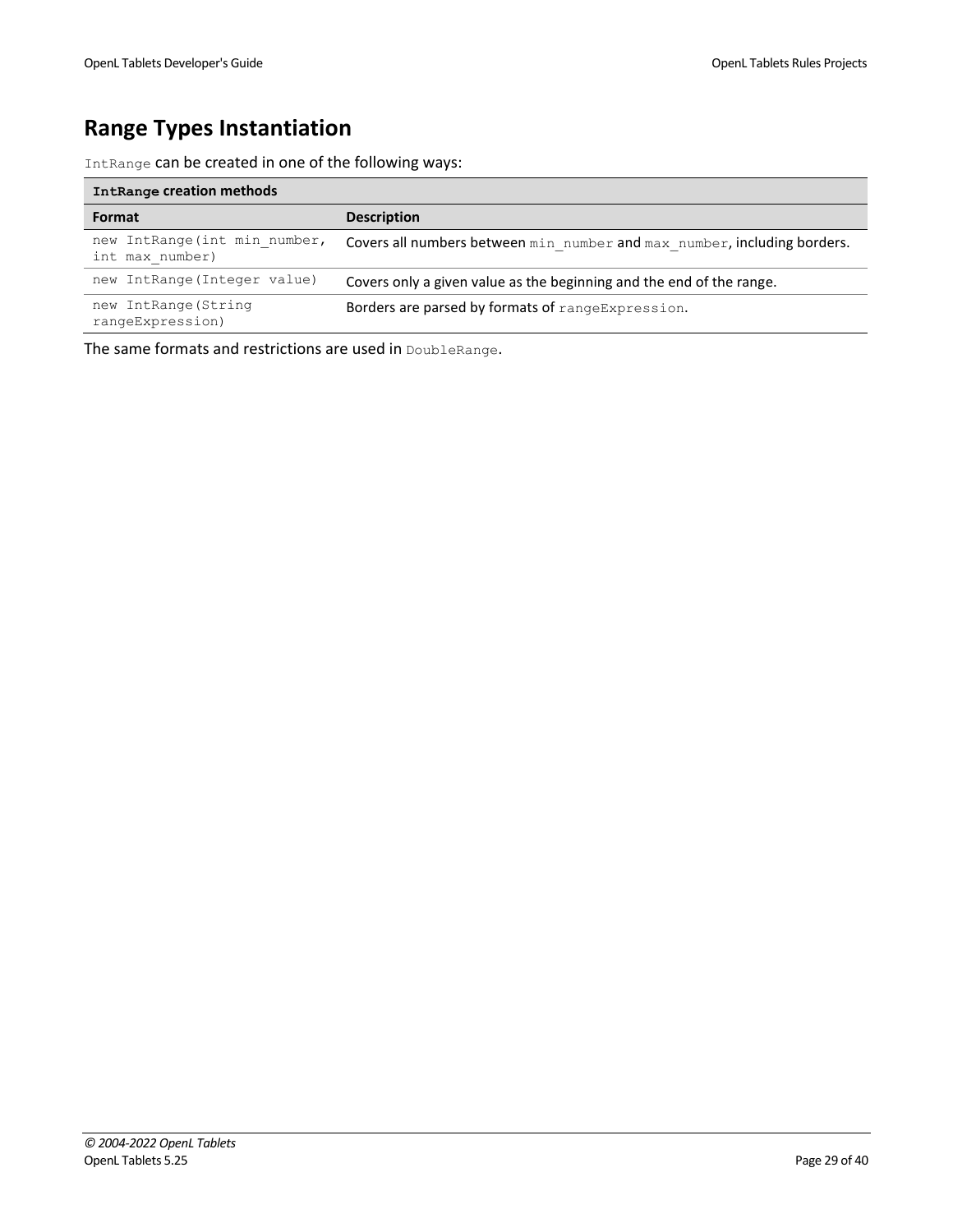## <span id="page-29-0"></span>4 OpenL Tablets Business Expression Language

The OpenL Tablets language framework has been designed from the ground up to allow flexible combination of grammar and semantics. OpenL Tablets Business Expression (BEX) language proves this statement on practice by extending existing OpenL Tablets Java grammar and semantics presented in  $\sigma$ rg.openl.j configuration by new grammar and semantic concepts that allow users to write "natural language" expressions.

The following topics are included in this chapter:

- [Java Business Object Model as a Basis for OpenL Tablets Business Vocabulary](#page-29-1)
- [New Keywords and Avoiding](#page-29-2) Possible Naming Conflicts
- [Simplifying Expressions with Explanatory Variables](#page-30-0)
- Simplifying Expressions [by the Using Unique in Scope Concept](#page-30-1)
- <span id="page-29-1"></span>• [OpenL Tablets Programming Language](#page-30-3) Framework

## 4.1 Java Business Object Model as a Basis for OpenL Tablets Business Vocabulary

OpenL Tablets minimizes the effort required to build a business vocabulary. Using BEX does not require any special mapping, and the existing Java BOM automatically becomes the basis for OpenL Tablets business vocabulary (OBV). For example, the following expressions are equivalent:

```
driver.age 
and 
Age of the Driver 
Another example: 
policy.effectiveDate 
and 
Effective Date of the Policy
```
## <span id="page-29-2"></span>4.2 New Keywords and Avoiding Possible Naming Conflicts

In the previous chapter, a new **of the** keyword was introduced. There are other, self-explanatory, keywords in BEX language:

- is less than
- is more than
- is less or equal
- is no more than
- is more or equal
- is no less than

When adding new keywords to OpenL Tablets BEX language, there is a chance of a name clash with business vocabulary. The easiest way to avoid this clash is to use upper case notation when referring to the model attributes because BEX grammar is case sensitive, and all new keywords appear in the lower case. For example, there is an attribute called isLessThanCoverageLimit. When referring to it as is less than coverage limit, there is going to be a name clash with the keyword, but if Is Less Than Coverage Limit is written, no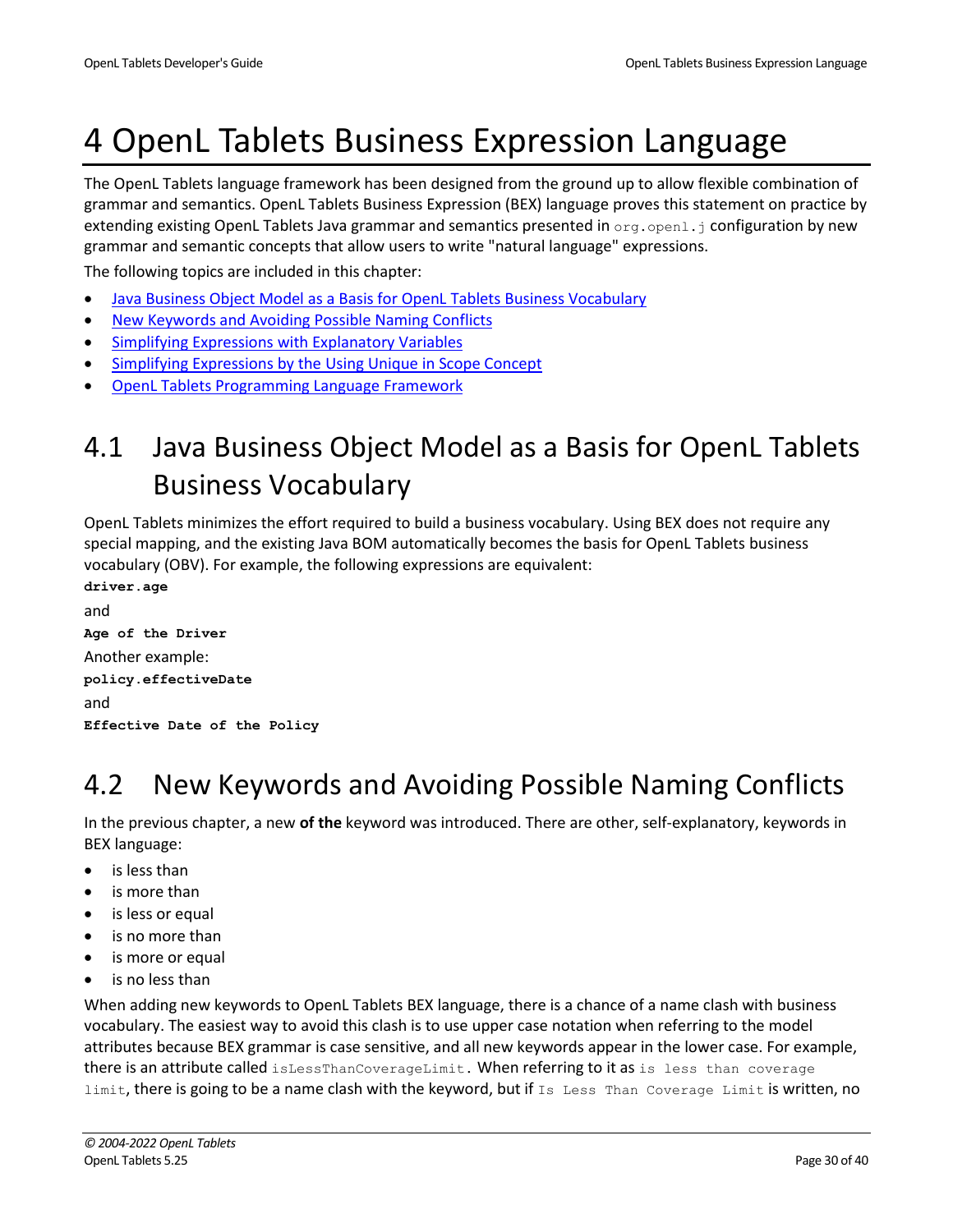clash appears. Possible direction in extending keywords is to add numeric, measurement units, measure sensitive comparisons, such as is longer than or is colder than, or use any other similar approach.

## <span id="page-30-0"></span>4.3 Simplifying Expressions with Explanatory Variables

Consider a rather simple expression in Java:

**(vehicle.agreedValue - vehicle.marketValue) / vehicle.marketValue > limitDefinedByUser** 

In BEX language, the same expression can be rewritten in a business-friendly way:

**(Agreed Value of the vehicle - Market Value of the vehicle) / Market Value of the vehicle is more than Limit Defined By User**

Unfortunately, the more complex is the expression, the less comprehensible the "natural language" expression becomes. OpenL Tablets BEX offers an elegant solution for this problem:

```
(A - M) / M > X, where
  A - Agreed Value of the vehicle,
  M - Market Value of the vehicle,
  X - Limit Defined By User
```
The syntax resembles the one used in scientific publications and is easy to understand for anybody. It is believed that the syntax provides the best mix of mathematical clarity and business readability.

## <span id="page-30-1"></span>4.4 Simplifying Expressions by Using the Unique in Scope Concept

Humans differ from computers, in particular, by their ability to understand the scope of a language expression. For example, when discussing an insurance policy and the effective date is mentioned, there is no need to say the fully qualifying expression **the effective date of the policy** every time, because the context of the effective date is clearly understood. On the other hand, when discussing two policies, for example, the old and the new ones, one needs to say **the effective date of the new policy**, or **the effective date of the old policy**, to differentiate between two policies.

Similarly, when humans write so-called business documents, that is, files that serve as a reference point to a rule developer, they also often use an implied context in mind. Therefore, in documentation, they often use business terms, such as **effective date**, **driver**, and **account**, with the implied scope in mind. Scope resolution is left to a so-called rules engineer, who has to do it by manually analyzing BOM and setting appropriate paths from root objects.

OpenL Tablets BEX tries to close this semantic gap or at least make it a bit narrower by using attributes unique in scope. For example, if there is only one policy in the scope, user can write **effective date** instead of **effective date of the policy**. OpenL Tablets BEX automatically determines the uniqueness of the attribute and either produces a correct path, or emits an error message in case of an ambiguous statement. The level of the resolution can be modified programmatically and by default equals to **1**.

## <span id="page-30-3"></span><span id="page-30-2"></span>4.5 OpenL Tablets Programming Language Framework

Business rules consist of rules, where each rule has a condition and action. A condition is a Boolean expression, the one that returns true or false. An action can be any sequence, usually simple, of programming statements.

Consider an expression **driver.age < 25**.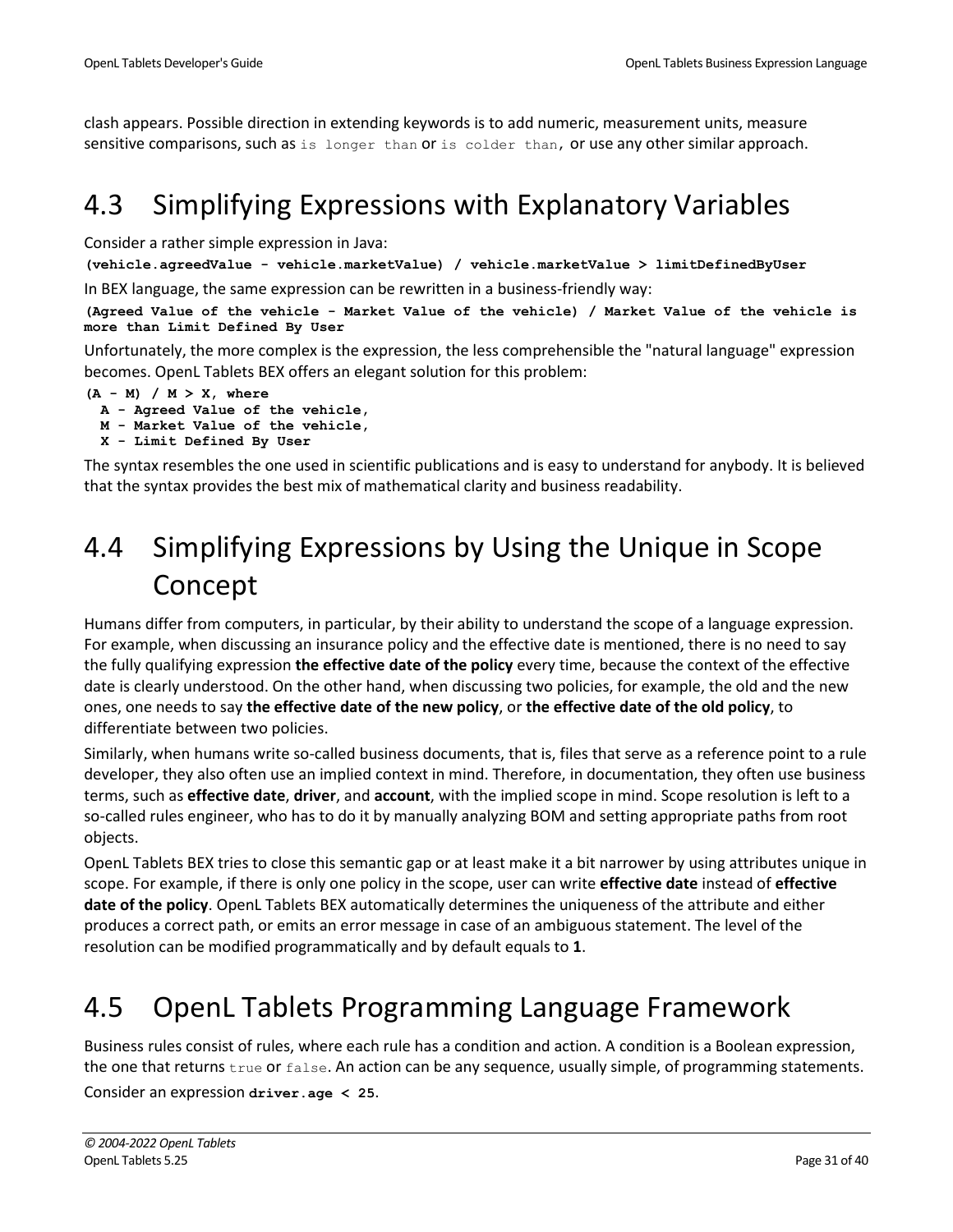From semantic perspective, the expression defines the relationship between a value defined by the **driver.age** expression and literal **25**. This can be interpreted as **age of the driver is less than 25 years** or **select drivers who are younger than 25 years old**, or any other similar phrase.

From the programming language perspective, the semantic part is irrelevant due to the following reasons:

- A statement must be valid in the language grammar.
- A statement must be correct from the type-checking point of view.
- If the language is compiled, the results of compiling, such as valid binary code, or bytecode, or code in another target language, can be considered as possible results of compiling and must be produced from the statement.
- A runtime system, interpreter, or virtual machine must be able to execute, or interpret, this statement's compiled code and produce a resulting object.

The following topics are included in this section:

- [OpenL Tablets Grammars](#page-31-0)
- [Context, Variables and Types](#page-32-0)
- [OpenL Tablets](#page-32-1) Type System
- **[OpenL Tablets as OpenL Tablets Type](#page-33-0) Extension**
- **[Operators](#page-33-1)**
- [Binary Operators Semantic Map](#page-34-0)
- **[Unary Operators](#page-34-1)**
- [Cast Operators](#page-34-2)
- [Strict Equality and Relation Operators](#page-34-3)
- List of [org.openl.j Operators](#page-34-4)
- <span id="page-31-0"></span>[List of opg.openl.j Operator Properties](#page-36-0)

#### **OpenL Tablets Grammars**

When the OpenL Tablets parser parses an OpenL Tablets expression, it produces a syntax tree. Each tree node has a node type, a literal value, a reference to the source code for displaying errors and debugging, and also may contain child nodes. This resembles what other parsers do, with one notable exception – the OpenL Tablets Grammar is not hard-coded, it can be configured, and a different one can be used. For all practical purposes, as of today, only the following grammars implemented in OpenL Tablets are distributed:

| <b>OpenL Tablets grammar</b> |                                                                                           |  |
|------------------------------|-------------------------------------------------------------------------------------------|--|
| Grammar                      | <b>Description</b>                                                                        |  |
| org.openl.j                  | Based on the classic Java 1.3 grammar. No templates and exception handling are supported. |  |
| org.openl.bex                | org.openl.j grammar with business natural language extensions.                            |  |

By default, **org.openl.bex** is used in the OpenL Tablets business rules product.

An experimental **org.openl.n3 grammar** is available, and **org.openl.sql** grammar is targeted to be added in the future.

The syntax tree produced by the **org.openl.j** grammar for the expression mentioned previously in this chapter is as follows:

 **<**  $\sqrt{2}$  **. 25**  $\overline{\phantom{a}}$ **driver age**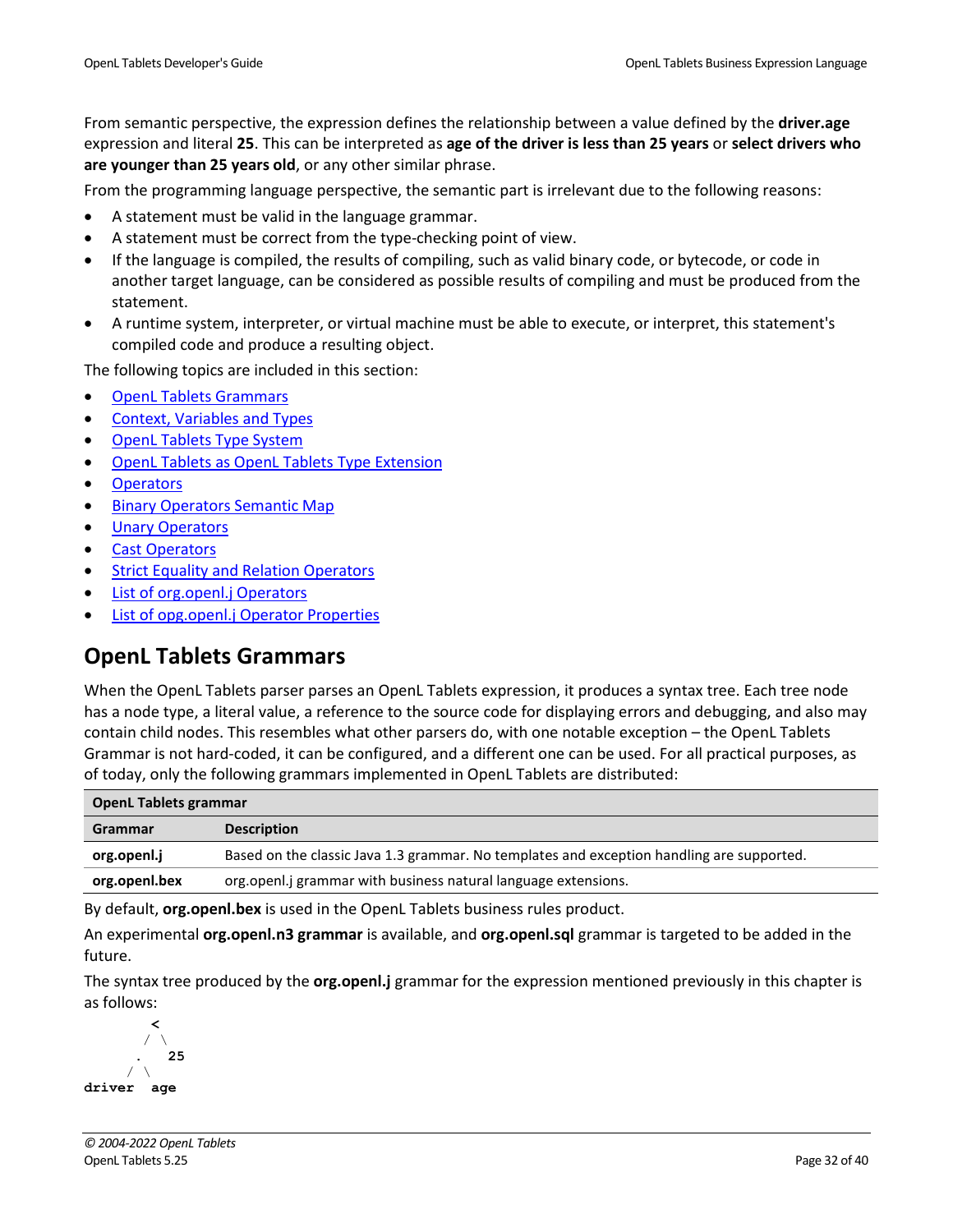Types of nodes are as follows:

- **op.binary.lt** for '<'
- **literal.integer** for '25'
- **chain** for '.'
- **identifier** for 'driver'
- **identifier** for 'age'

Node type names are significant. More information on the type names is available further in this chapter.

The grammar used in  $\text{org.open}.$  is similar not only to Java but to any other language in the C/C++/Java/C# family. This makes OpenL Tablets easily to learn and apply by the huge pool of available Java/Cxx programmers and adds to its strength. Proliferation of new languages like Ruby and Groovy, multiple proprietary languages used in different business rules engines, CEP engines and so on, introduce new semantics to the programming community and make usage of new technologies much harder.

OpenL Tablets team makes their best to stay as close to the Java syntax as possible to make sure that the "entities would not be multiplied beyond necessity".

### <span id="page-32-0"></span>**Context, Variables and Types**

After the syntax tree is created, syntax nodes must be bound to their semantic definitions. At this stage, OpenL Tablets uses specific binders for each node type. The modular structure of OpenL Tablets allows definition of custom binders for each node type. Once a syntax node is bound into the bound node, it is assigned a type, thus making the process type-safe.

Most of the time, the standard Java approach is used to assign type to the variable, so it must be defined in the context of the OpenL Tablets framework. Typical examples include the following components:

- method parameter
- local variable
- member of surrounding class

For OpenL Tablets, it is usually the implementation of IOpenClass called **module**.

external types accessed as static, which are mostly Java classes imported into OpenL Tablets

Fields and methods used in binding context do not exist in Java; OpenL Tablets allows programmatically adding custom types, fields, and methods into binding context. For different examples of how it can be done, see the source code of the OpenLBuilder classes in different packages. For example,  $\sigma$ rg.openl.j automatically imports all classes from the  $java.util$  in addition to the standard  $java.lang$  package. Since version 5.1.1,  $java.mainloop$ imported automatically.

### <span id="page-32-1"></span>**OpenL Tablets Type System**

Java is a type-safe language. However, its type-safety ends when Java has to deal with types that lie outside of the Java type system, such as database tables, http requests, or XML files.

| Approaches to deal with types outside the Java type system |                  |                                                                                                                                                                                          |  |
|------------------------------------------------------------|------------------|------------------------------------------------------------------------------------------------------------------------------------------------------------------------------------------|--|
| Approach                                                   | <b>Specifics</b> |                                                                                                                                                                                          |  |
| using API                                                  |                  | API approach is inherently not type-safe, it treats attribute as literal strings; therefore, even spelling<br>errors become visible only in runtime.                                     |  |
|                                                            | ٠                | Unless the standard API exists, user's program becomes dependent on the particular API.                                                                                                  |  |
| using code                                                 | $\bullet$        | Code generation requires an extra building step and is dependent on particular generator, especially<br>the part where names and name spaces are converted into Java names and packages. |  |
|                                                            |                  |                                                                                                                                                                                          |  |

There are two approaches to deal with those external types: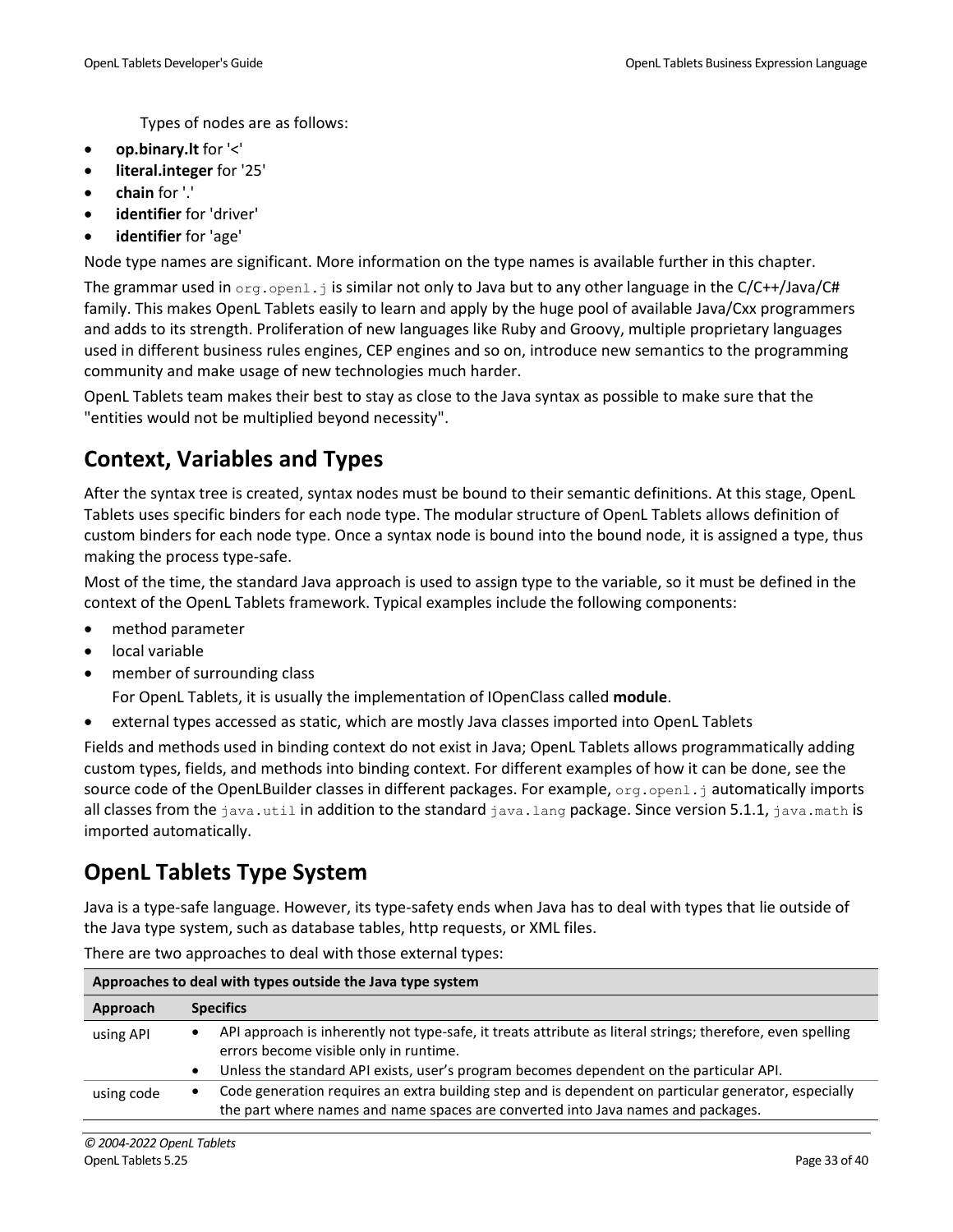| Approaches to deal with types outside the Java type system |                  |                                                                                                      |
|------------------------------------------------------------|------------------|------------------------------------------------------------------------------------------------------|
| Approach                                                   | <b>Specifics</b> |                                                                                                      |
| generation                                                 |                  | Often, generators introduce dependencies with runtime libraries that affect portability of the code. |
|                                                            |                  | Generators usually require full conversion from external data into Java objects that may incur an    |
|                                                            |                  | unnecessary performance penalty when only a few attributes must be accessed.                         |

The **OpenL Tablets open type** system provides a simple way of adding new types into the OpenL Tablets language. It only requires defining a class object that implements the OpenClass interface and adding it to the OpenL Tablets type system. Implementations can vary, but access to object attributes and methods has the same syntax and provides the same type-checking in all OpenL Tablets code throughout the user application.

### <span id="page-33-0"></span>**OpenL Tablets as OpenL Tablets Type Extension**

OpenL Tablets is built on top of the OpenL Tablets type system, thus enabling natural integration into any Java or OpenL Tablets environment. Using the OpenL Tablets methodology, **decision tables** become **methods**, and **data tables** become **fields**. Similar conversion happens to all project artifacts. As a result, any project component can be easily modularly accessed through Java or OpenL Tablets code. An OpenL Tablets project itself becomes a **class** and easy Java access to it is provided through a generated JavaWrapper class.

### <span id="page-33-1"></span>**Operators**

**Operators** are methods with priorities defined by grammar. OpenL Tablets has two major types of operators, unary and binary. In addition, there are operator types used in special cases. A complete list of OpenL Tablets operators used in **org.openl.j** grammar is available at List of [org.openl.j Operators.](#page-34-4)

OpenL Tablets has a modular structure, so OpenL Tablets has configurable, high-level separate components like **parser** and **binder**, and each node type can have its own NodeBinder. At the same time, the single NodeBinder can be assigned to a group of operators, as in the case of the **op.binary** prefix.

**op.binary.or ||** and **op.binary.and &&** have separate NodeBinders to provide short-circuiting for boolean operands. For all other binary operators, OpenL Tablets uses a simple algorithm based on the operator's node type name. For example, if the node type is **op.binary.add**, the algorithm looks for the **add()** method named in the following order:

- **Tx add(T1 p1, T2 p2)** in the **org.openl.operators** namespace in **BindingContext**
- **public Tx T1.add(T2 p2)** in **T1**
- **static public Tx T1.add(T1 p1, T2 p2)** in **T1**
- **static public Tx T2.add(T1 p1, T2 p2)** in **T2**

The found method is executed in runtime. So, to override binary operator **t1 OP t2**, where **t1**, **t2** are objects of classes **T1**, **T2**, perform the following steps:

- 1. Check operators and find the operator's type name.
	- The last part of the type name is the name of the method to be implemented.
- 2. Use one of the following options available for implementing operators:
	- Put it into the YourCustomOperators class as a static method and register the class as a library in the org.openl.operators namespace

For more information on how to do that, see OpenLBuilder code.

- Implement **public Tx name(T2 p2)** as method in T1.
- Implement **Tx name(T1 p1,T2 p2) as** method in T1.
- Implement **static public Tx name(T1 p1,T2 p2)** as method in T2.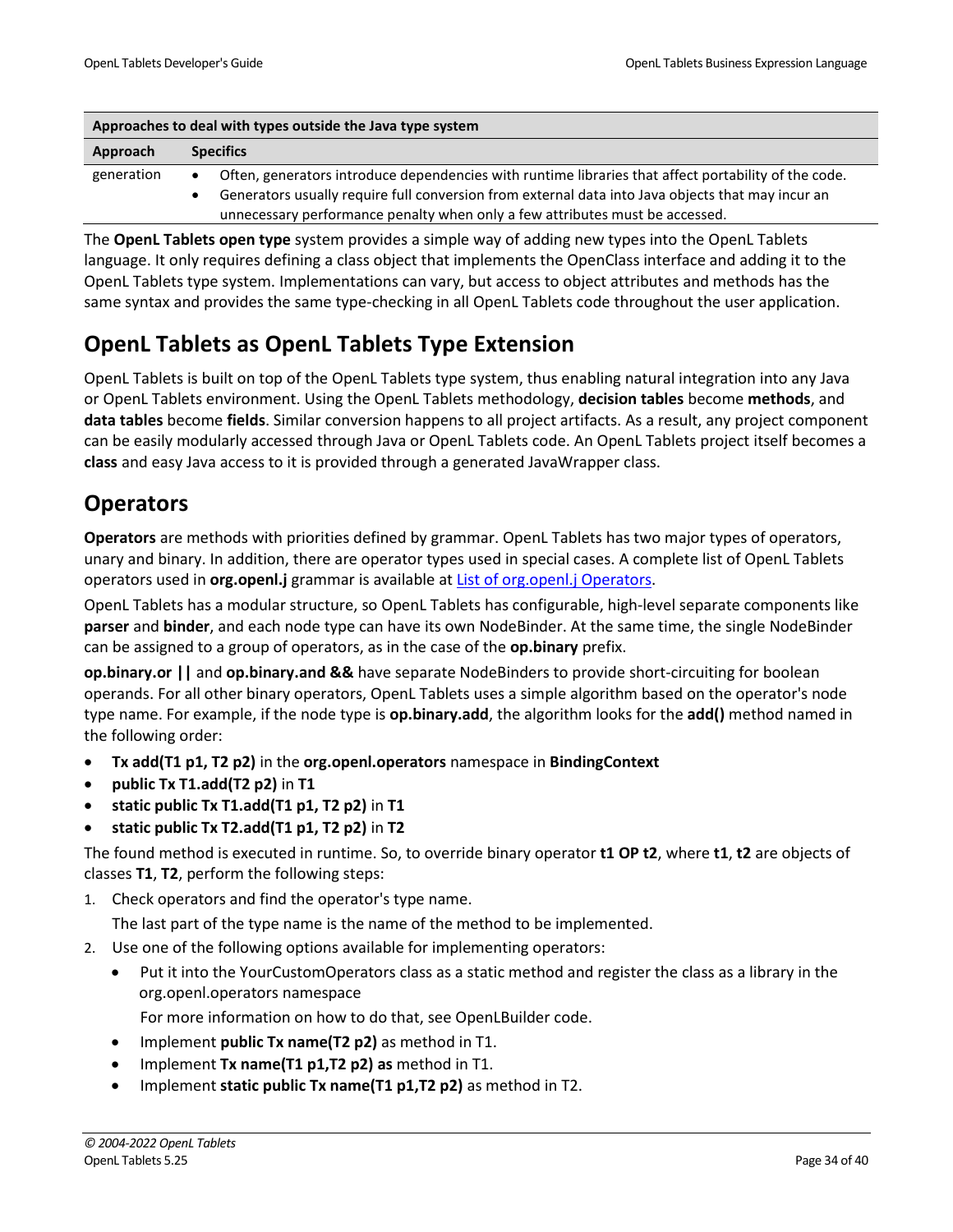3. If **T1** and **T2** are different, define both **OP(T1, T2)** and **OP(T2, T1**), unless **autocast()** operator can be relied on or binary operators semantic **map. Autocast** can help skipping implementation when there is already an operator implemented for the autocasted type.

For example, when having **OP(T1, double)**, there is no need to implement **OP(T1, int)** because **int** is autocasted to double. Some performance penalty can be incurred by doing this though. For more information on binary operators semantic map, se[e Binary Operators](#page-34-0) Semantic Map.

### <span id="page-34-0"></span>**Binary Operators Semantic Map**

There is a convenient feature called *operator semantic map*. It makes implementing some of the operators easier by describing symmetrical and inverse properties for some operators as described in [List of opg.openl.j](#page-36-0)  [Operator Properties.](#page-36-0)

### <span id="page-34-1"></span>**Unary Operators**

For unary operators, the same method resolution algorithm is being applied, with difference that there is only one parameter to deal with.

### <span id="page-34-2"></span>**Cast Operators**

**Cast operators** in general correspond to Java guidelines and come in two types, **cast** and **autocast**. **T2 autocast (T1 from, T2 to)** methods are used to overload implicit cast operators, as from int to long, so that actually no cast operators are required in code, T2 cast(T1 from, T2 to) methods are used with explicit cast operators.

**Note:** It is important to remember that while both **cast()** and **autocast()** methods require two parameters, only T1 from parameter is actually used. The second parameter is used to avoid ambiguity in Java method resolution.

### <span id="page-34-3"></span>**Strict Equality and Relation Operators**

**Strict operators** are the same as their original prototypes used for strict comparison of float point values. Float point numbers are used in JVM as value with an inaccuracy. The original relation and equality operators are used with inaccuracy of float point operations. An example is as follows:

```
1.0 == 1.0000000000000002 – returns true value,
1.0 ==== 1.0000000000000002 (1.0 + ulp(1.0)) – returns false value,
where 1.0000000000000002 = 1.0 + \text{ulp}(1.0).
```
### <span id="page-34-4"></span>**List of org.openl.j Operators**

| org.openl.j operators |                      |  |
|-----------------------|----------------------|--|
| <b>Operator</b>       | org.openl.j operator |  |
| <b>Assignment</b>     |                      |  |
| $=$                   | op.assign            |  |
| $+=$                  | op.assign.add        |  |
| $- =$                 | op.assign.subtract   |  |
| $*_{=}$               | op.assign.multiply   |  |
| $/$ =                 | op.assign.divide     |  |
| $% =$                 | op.assign.rem        |  |
|                       |                      |  |

The org.openl.j operators in order of priority are as follows: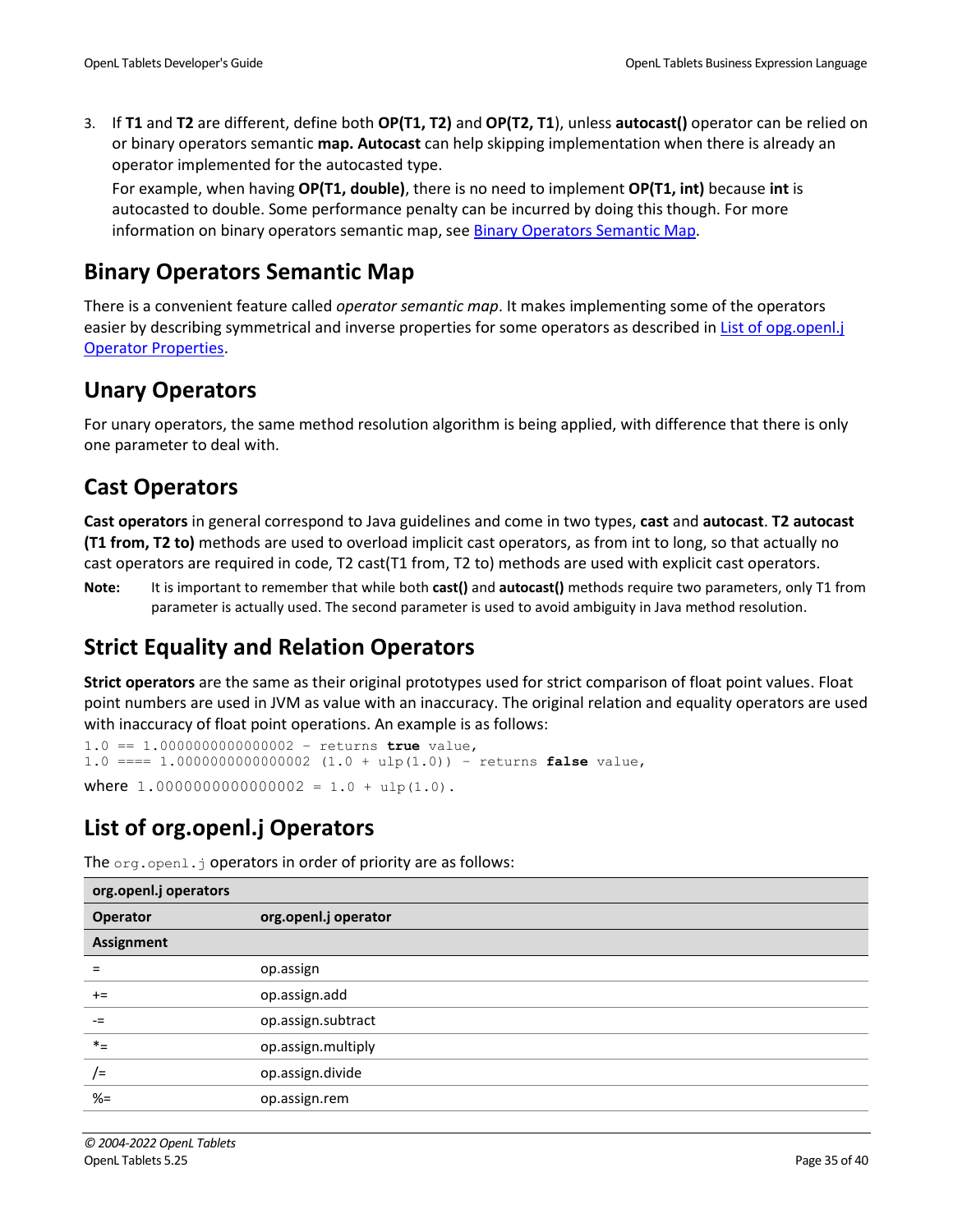| org.openl.j operators      |                                    |
|----------------------------|------------------------------------|
| Operator                   | org.openl.j operator               |
| &=                         | op.assign.bitand                   |
| $=$                        | op.assign.bitor                    |
| $\lambda_{\pm}$            | op.assign.bitxor                   |
| <b>Conditional Ternary</b> |                                    |
| ?:                         | op.ternary.qmark                   |
| Implication                |                                    |
| ->                         | op.binary.impl <sup>(*)</sup>      |
| <b>Boolean OR</b>          |                                    |
| or "or"                    | op.binary.or                       |
| <b>Boolean AND</b>         |                                    |
| && or "and"                | op.binary.and                      |
| <b>Bitwise OR</b>          |                                    |
|                            | op.binary.bitor                    |
| <b>Bitwise XOR</b>         |                                    |
| ۸                          | op.binary.bitxor                   |
| <b>Bitwise AND</b>         |                                    |
| &                          | op.binary.bitand                   |
| <b>Equality</b>            |                                    |
| $==$                       | op.binary.eq                       |
| $!=$                       | op.binary.ne                       |
| ニニニニ                       | op.binary.strict_eq <sup>(*)</sup> |
| !===                       | op.binary.strict_ne <sup>(*)</sup> |
| Relational                 |                                    |
| $\,<\,$                    | op.binary.lt                       |
| >                          | op.binary.gt                       |
| $\leq$                     | op.binary.le                       |
| $>=$                       | op.binary.ge                       |
| $\leq$ ==                  | op.binary.strict_lt <sup>(*)</sup> |
| $>==$                      | op.binary.strict_gt <sup>(*)</sup> |
| <===                       | op.binary.strict_le <sup>(*)</sup> |
| $>===$                     | op.binary.strict_ge <sup>(*)</sup> |
| <b>Bitwise Shift</b>       |                                    |
| $<<\,$                     | op.binary.lshift                   |
| $>>$                       | op.binary.rshift                   |
| $>>>$                      | op.binary.rshiftu                  |
| <b>Additive</b>            |                                    |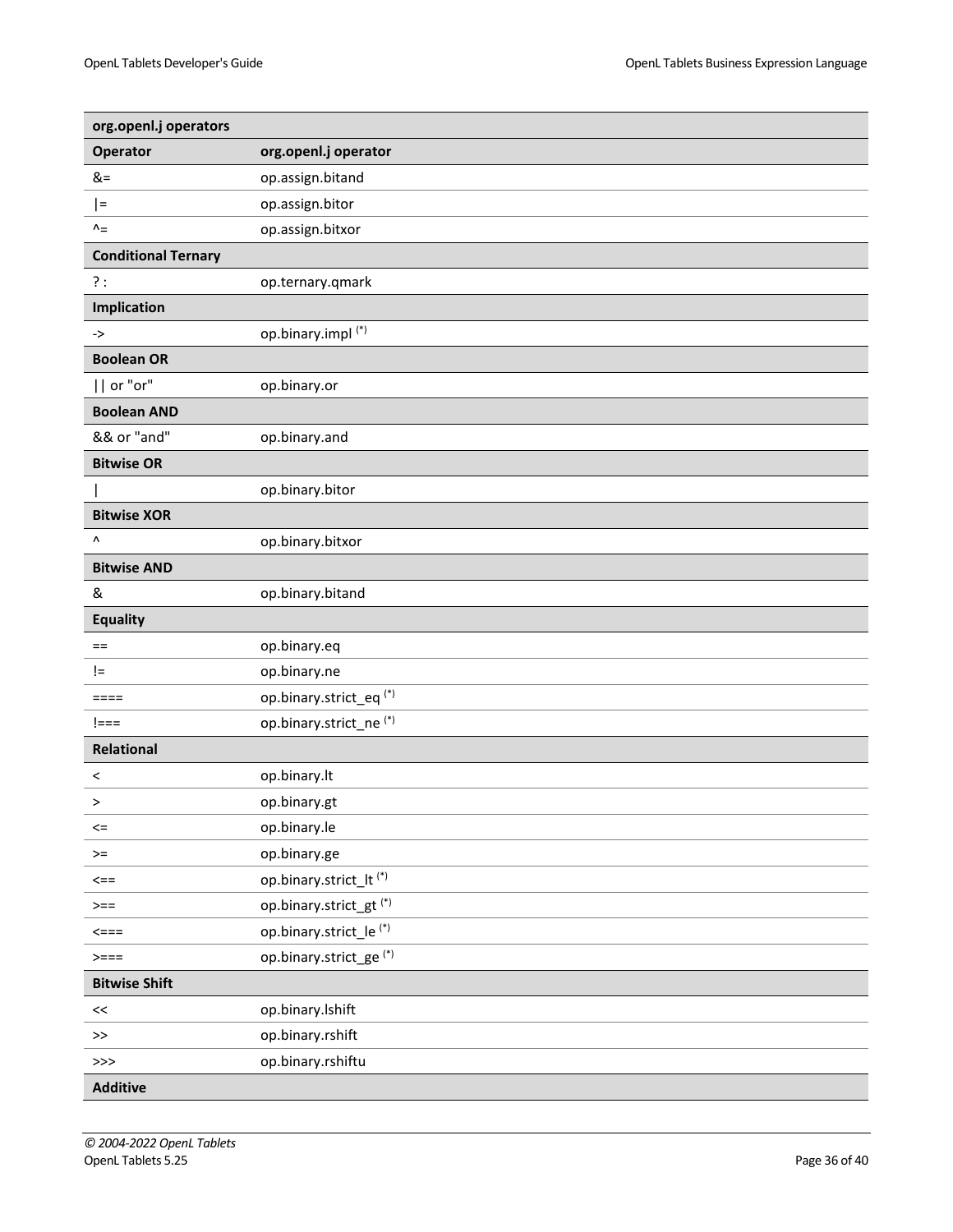| org.openl.j operators |                              |  |
|-----------------------|------------------------------|--|
| Operator              | org.openl.j operator         |  |
| $\ddot{}$             | op.binary.add                |  |
|                       | op.binary.subtract           |  |
| <b>Multiplicative</b> |                              |  |
| $\ast$                | op.binary.multiply           |  |
|                       | op.binary.divide             |  |
| $\%$                  | op.binary.rem                |  |
| <b>Power</b>          |                              |  |
| $***$                 | op.binary.pow <sup>(*)</sup> |  |
| <b>Unary</b>          |                              |  |
| $\ddot{}$             | op.unary.positive            |  |
|                       | op.unary.negative            |  |
| $++x$                 | op.prefix.inc                |  |
| --X                   | op.prefix.dec                |  |
| $X++$                 | op.suffix.inc                |  |
| $X--$                 | op.suffix.dec                |  |
| Ţ                     | op.unary.not                 |  |
| $\sim$                | op.unary.bitnot              |  |
| (cast)                | type.cast                    |  |
| x                     | op.unary.abs <sup>(*)</sup>  |  |

**Note:** (\*) Operators do not exist in Java standard and exist only in org.openl.j. They can be used and overloaded if necessary.

### <span id="page-36-0"></span>**List of opg.openl.j Operator Properties**

| opg.openl.j operator properties |                                                                                                                                      |  |
|---------------------------------|--------------------------------------------------------------------------------------------------------------------------------------|--|
| <b>Operator group</b>           | <b>Operators</b>                                                                                                                     |  |
| Symmetrical                     | $eq(T1, T2) \leq > eq(T2, T1)$<br>$add(T1, T2) \leq > add(T2, T1)$                                                                   |  |
| <b>Inverse</b>                  | $le(T1, T2) \le >> qt(T2, T1)$<br>$lt(T1, T2) \leq > qe(T2, T1)$<br>qe(T1,T2) $\le$ $\ge$ 1t(T2, T1)<br>$gt(T1, T2) \iff le(T2, T1)$ |  |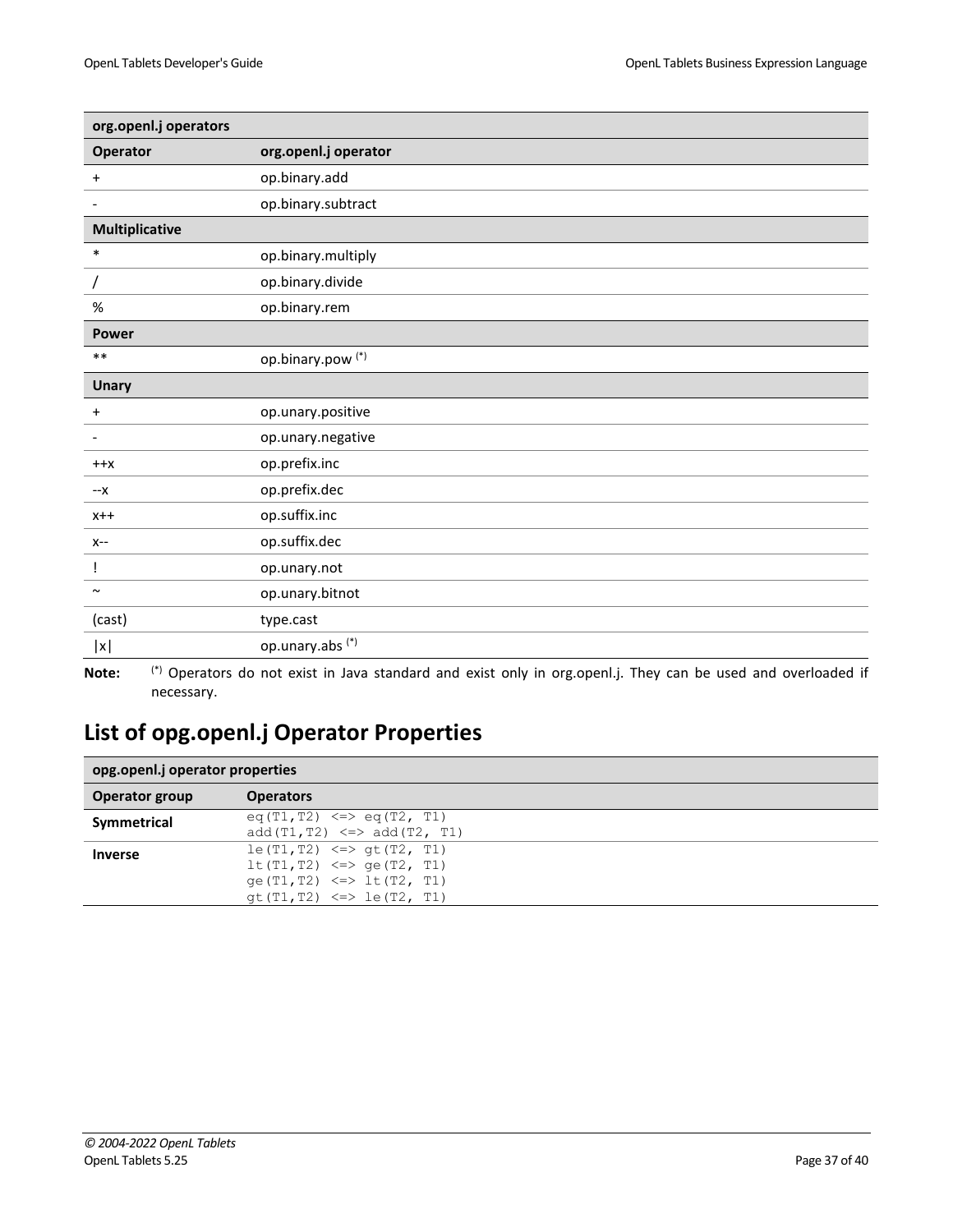## <span id="page-37-0"></span>5 Externalized Configuration

OpenL Tablets supports externalizing application configuration to work with the same application in different environments. For configuration externalization, properties files and command-line arguments are used. The following topics are included in this section:

• [Accessing Command Line Properties](#page-37-1)

<span id="page-37-1"></span>• [Using Property Files](#page-37-2)

## 5.1 Accessing Command Line Properties

By default, OpenL Tablets converts any command line option arguments into a property which starts with  $-D$ , such as -Druleservice.datasource.filesystem.supportDeployments=true, and adds it to the OpenL Tablets environment.

#### **Example**:

```
$: /startup.cmd -Druleservice.datasource.filesystem.supportDeployments=true
```
## 5.2 Using Property Files

This section describes how to externalize application configuration using application property files and profilespecific properties and includes the following topics:

- [Default Properties Files](#page-37-3)
- [Application Property Files](#page-37-4)
- [Profile-Specific Properties](#page-38-0)

### <span id="page-37-3"></span>**Default Properties Files**

OpenL Tablets scans openl-default.properties in all resources in the classpath and composes single default configuration. The order of scanning is undefined, so when equal properties are retrieved, the random value wins. To ensure a predictable result, follow these rules:

- 1. Create the  $open-default.proporties$  file in the module where the property is used.
- 2. Ensure that property names are unique across all openl-default.properties files.

When OpenL WebStudio and OpenL Rule Services builds are created, the application. properties file is generated with all default settings.

To override default values for your own build of OpenL WebStudio or OpenL Rule Services, add the application-default.properties file to the WEB-INF/classes folder of the .war application.

It is possible to define several application-{custom}-default.properties files which will be loaded alphabetically with last-win strategy to override default properties.

### <span id="page-37-4"></span>**Application Property Files**

OpenL Tablets loads properties from the application.property files to the following locations and adds them to the OpenL Tables environment:

- %USER\_HOME% directory
- /config subdirectory of the current directory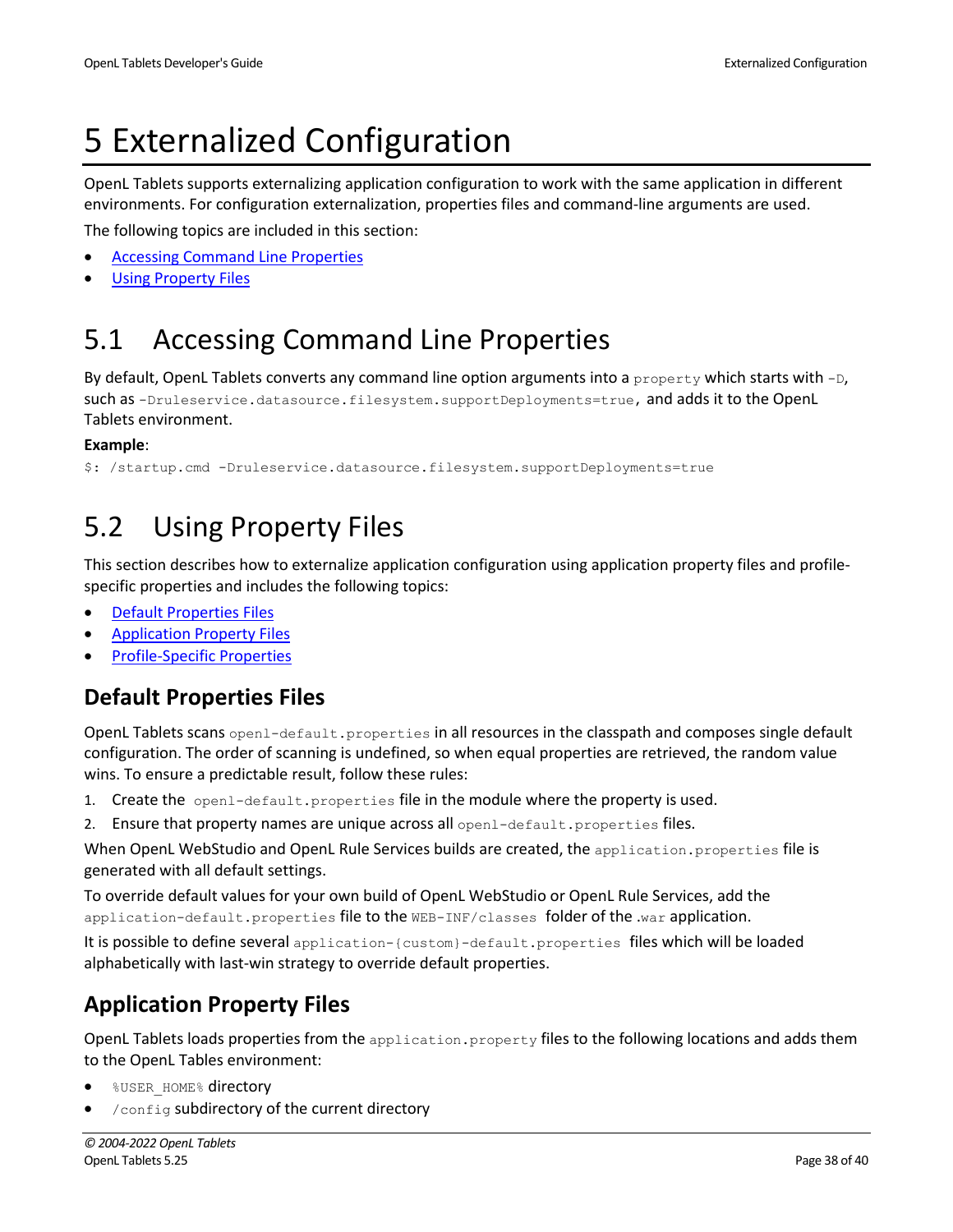- /conf subdirectory of the current directory
- current directory
- classpath:config/
- classpath:

**Note:** The list is ordered by precedence, that is, properties defined in locations higher in the list override those defined in lower locations.

OpenL Tablets supports the {appName}.properties alias of the application.property file, where {appName} is the application name of the running application context.

### <span id="page-38-0"></span>**Profile-Specific Properties**

Profile-specific properties can be also defined by using the following naming convention:

- application-{profile}.properties
- {appName}-{profile}.properties

Profile-specific properties are loaded from the same locations as the standard application.properties file and always override default properties.

If several profiles are specified in the spring.profile.active property, the existing property file of the last profile overrides the previous ones. For example, the property spring.profile.active contains the devopenl,app01-openl values, so the OpenL Tablets Engine will be looking for the next property files:

- {appName}-app01-openl.properties
- {appName}-dev-openl.properties
- {appName}.properties
- application-app01-openl.properties
- application-dev-openl.properties
- application.properties

**Note:** The list ordered is ordered by precedence, that is, properties defined in locations higher in the list override those defined in lower locations)